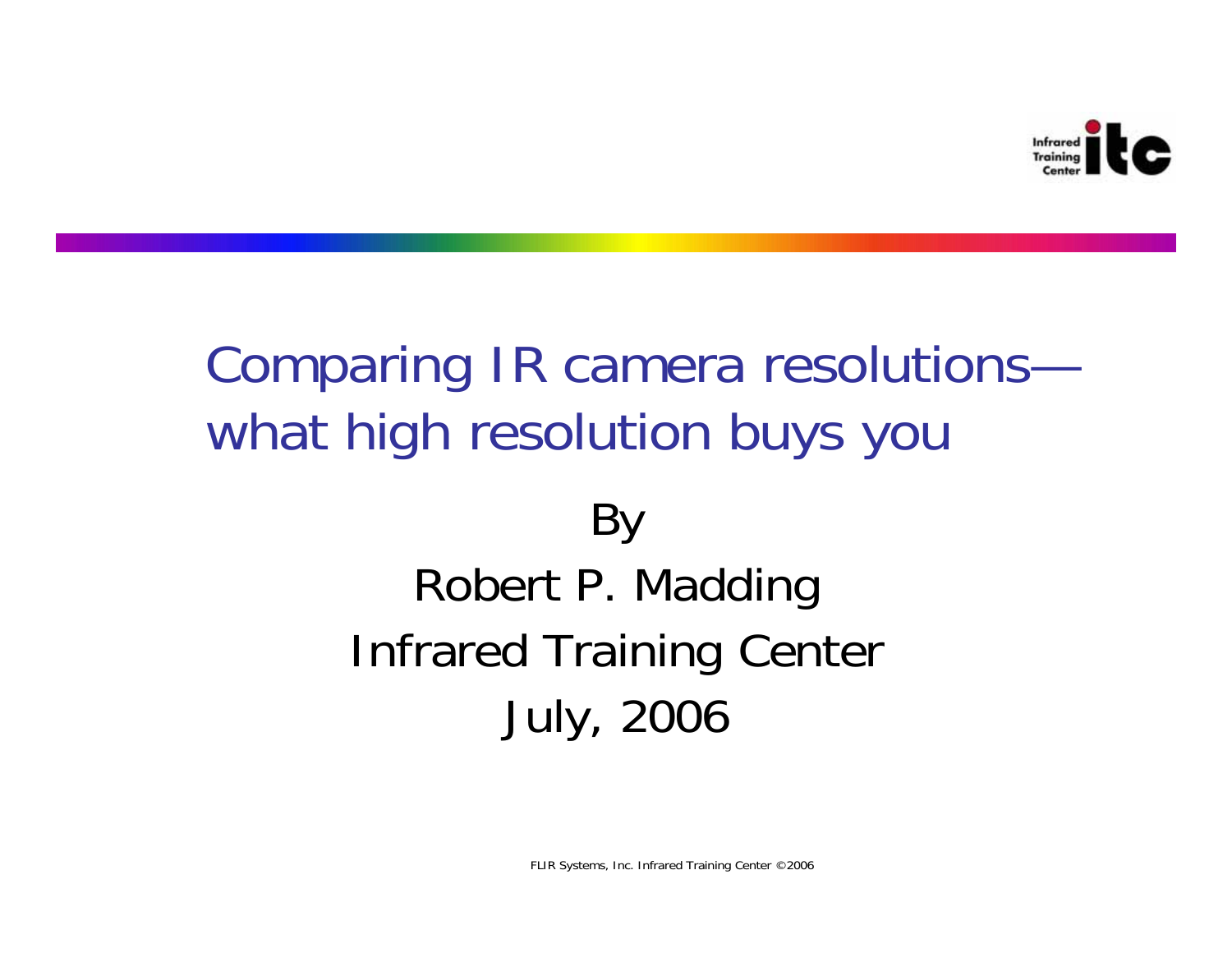

# Why High Resolution?

- **Higher resolution camera means you will** find smaller problems at greater distances
- **• You can find significant problems that** could be missed with lower resolution camera.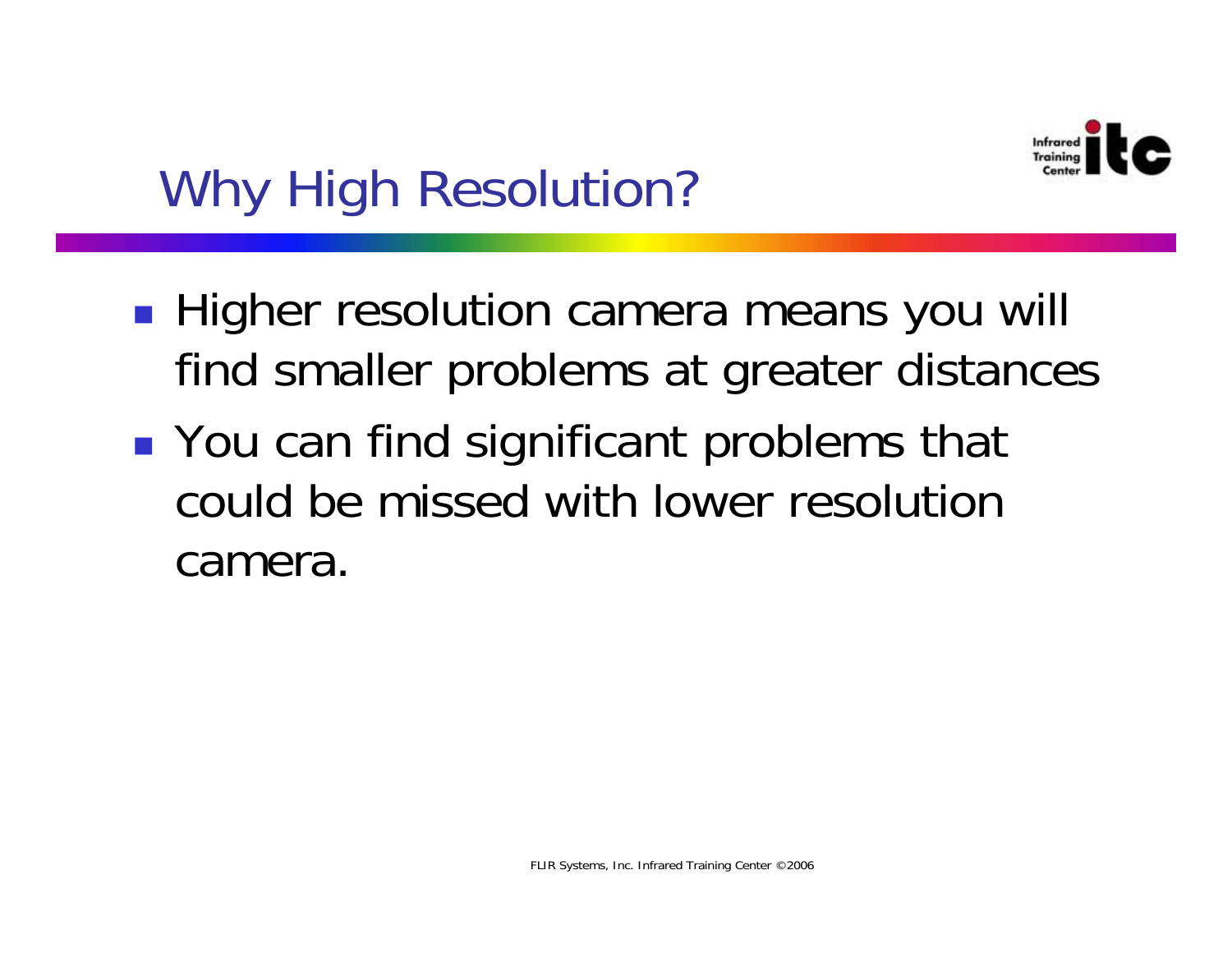

# Why High Resolution?

- ■ IR survey efficiency is greatly improved
	- $\blacksquare$  You can cover same surface area with  $\mathcal{V}_4$  to 1/16 the number of images
	- **Means faster surveys and faster report** generation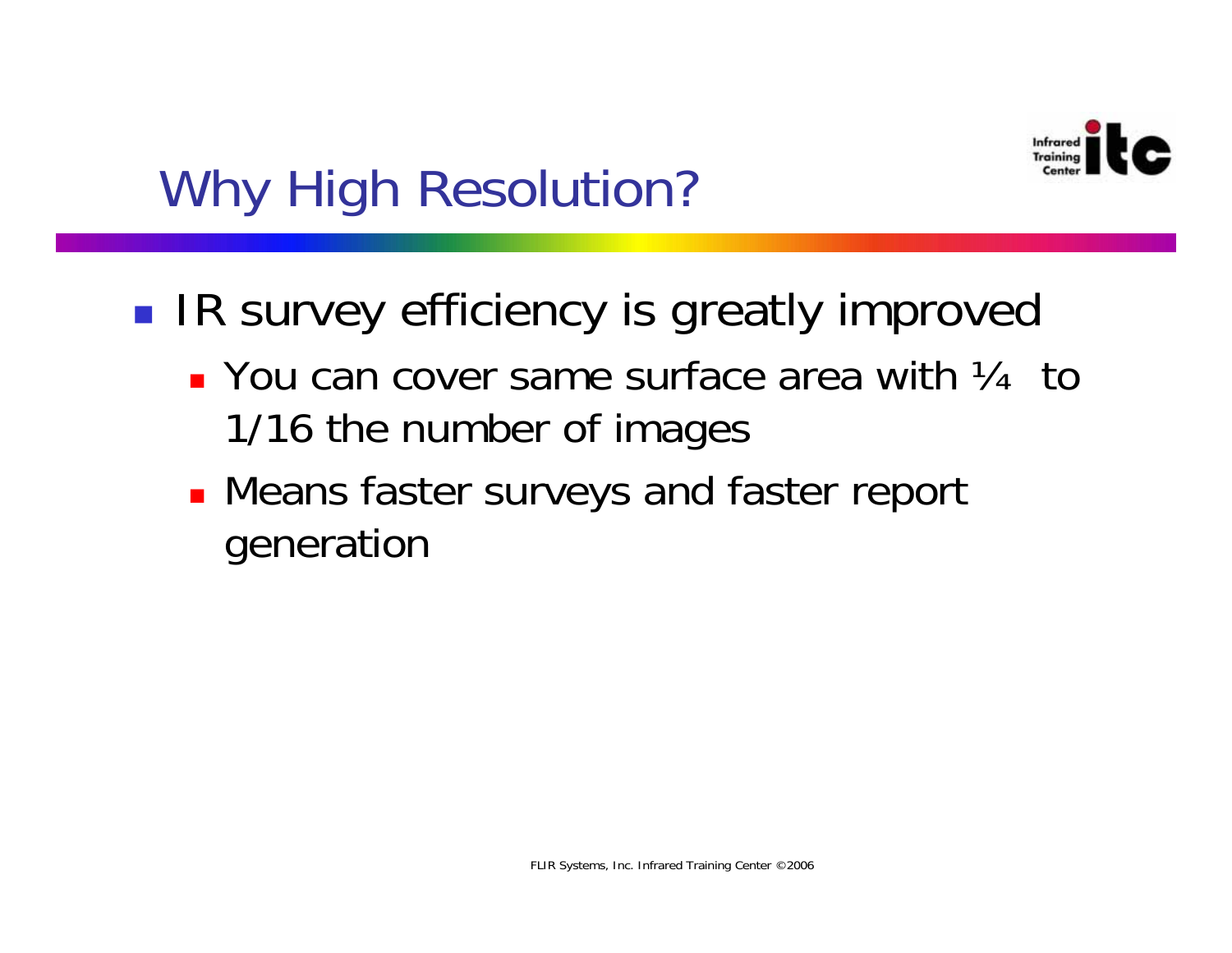

# Infrared pixel Count-Lo Res

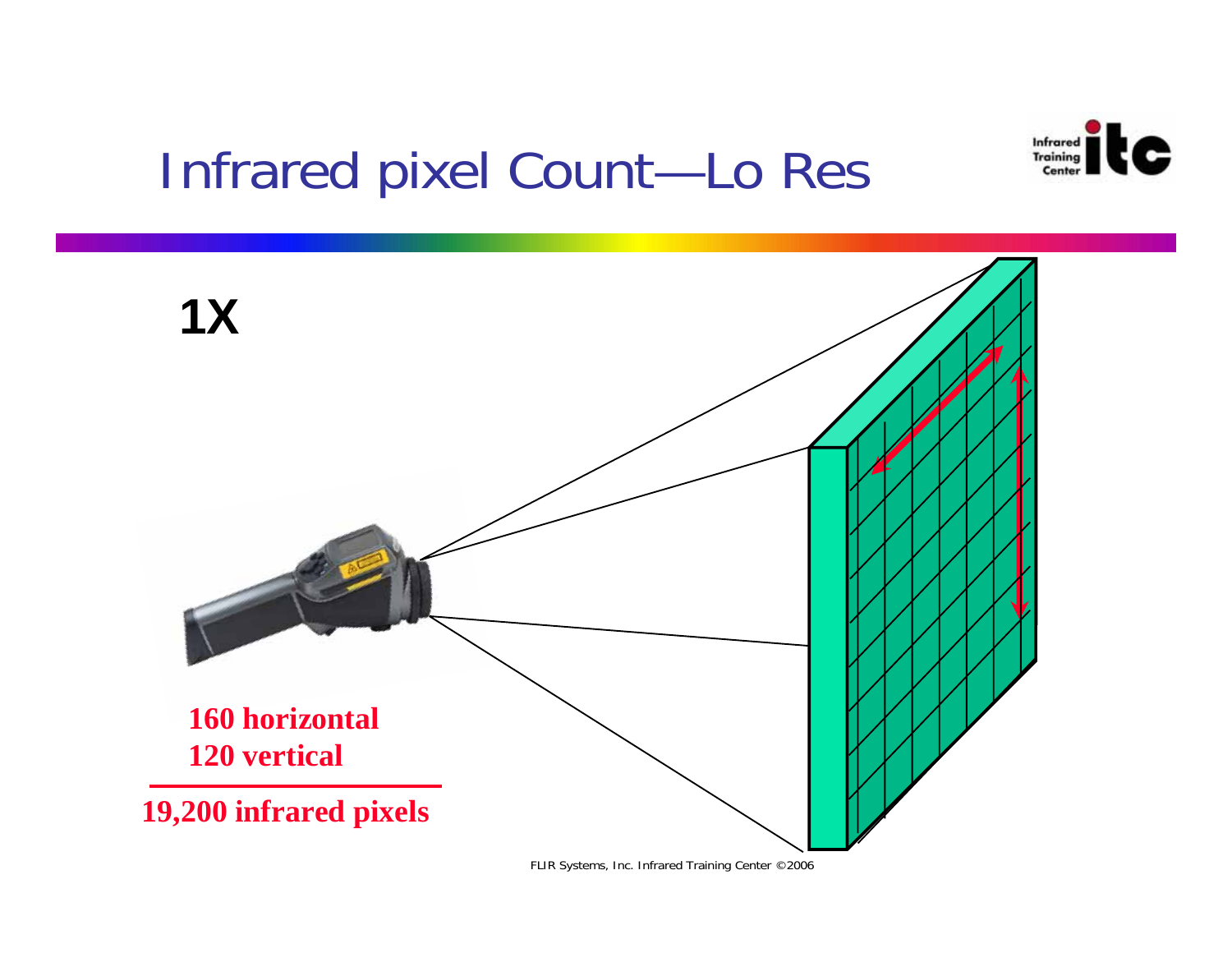

# Infrared pixel Count—Med Res

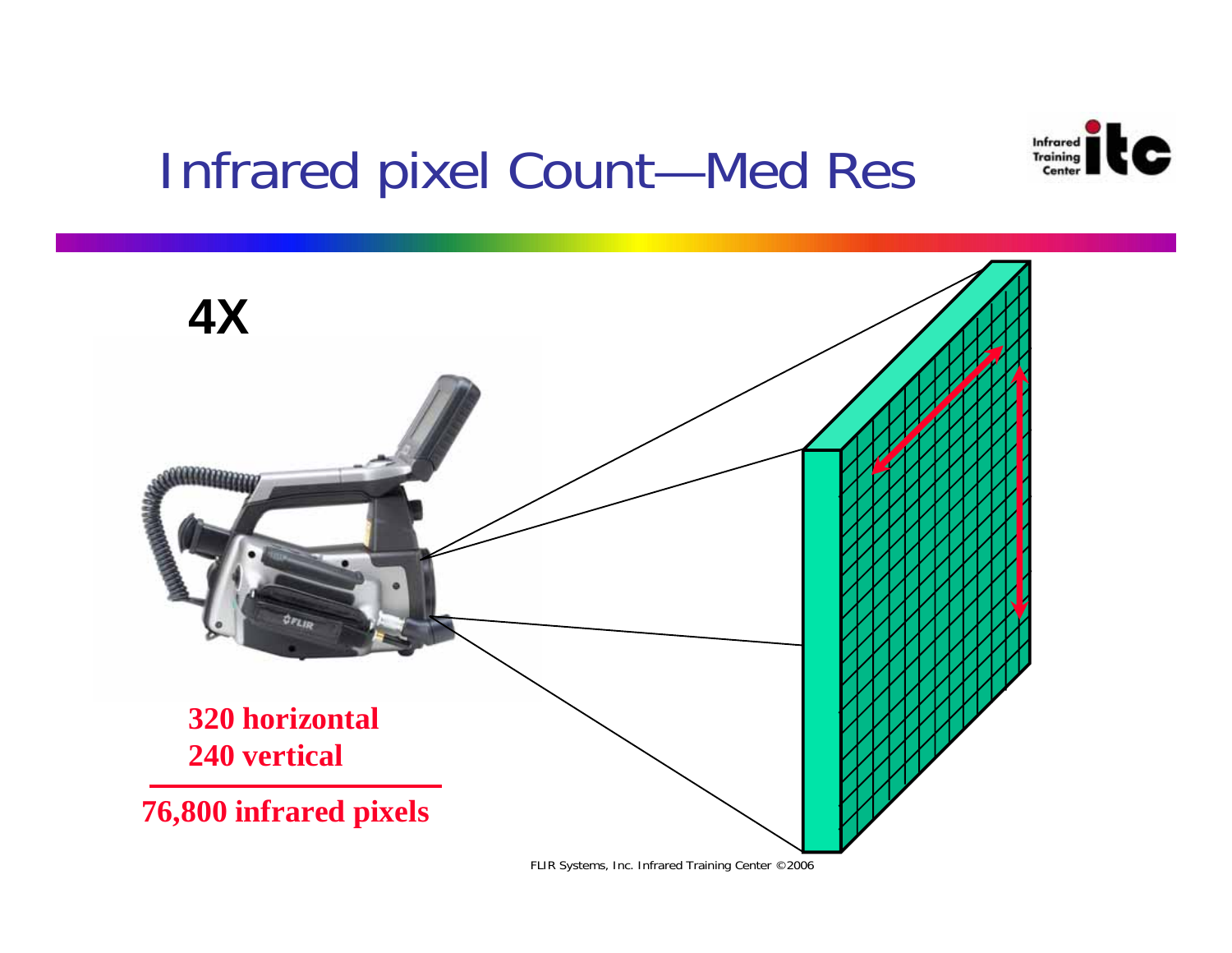# Infrared pixel Count-Hi Res



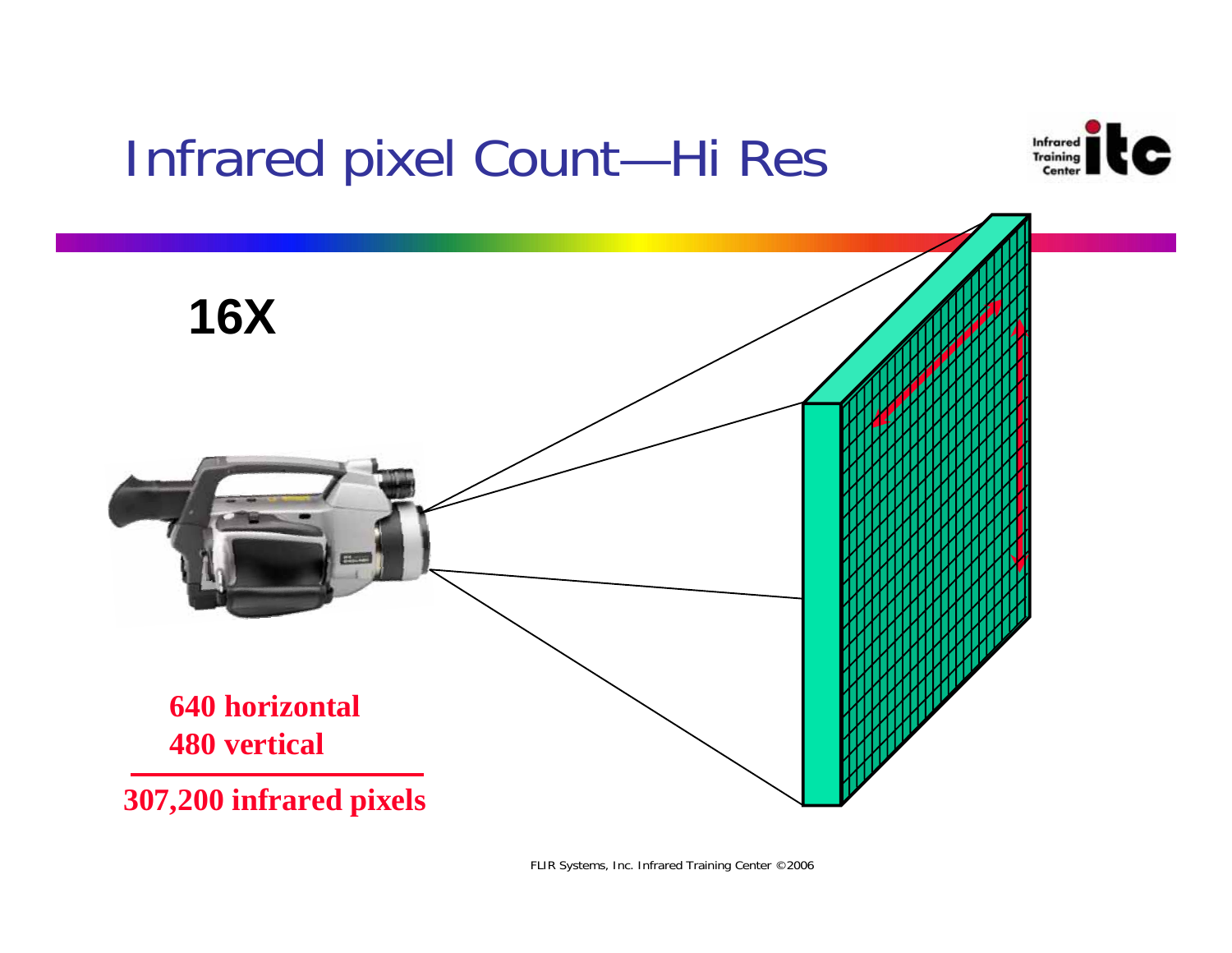

#### More camera—less work



#### ■ 1 IR Image

■ 4 IR Images (1/2 the distance to get same resolution)







**16 IR images** (1/4 the distance to get same resolution)

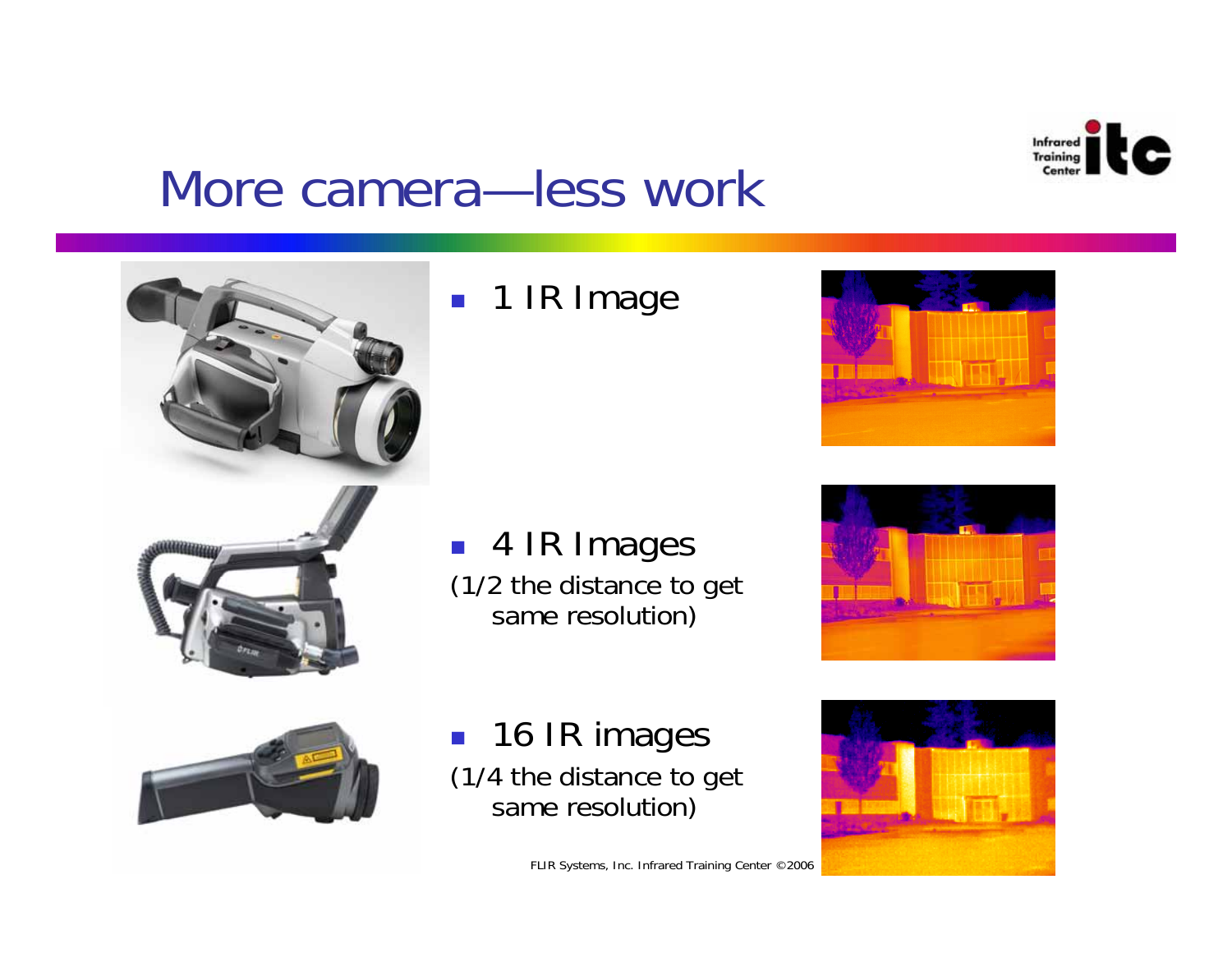

# Explain?

- The Hi Res IR Camera can be 4 times the distance of a Lo Res and 2 times the distance of a Med Res and get the same image detail.
- **At 1/2X distance, it takes 4 pictures to cover the** same area.
- **At 1/4X distance, it takes 16 pictures to cover the** same area.
- **Think of the savings in capture and reporting time.**
- **And image interpretation just got easier.**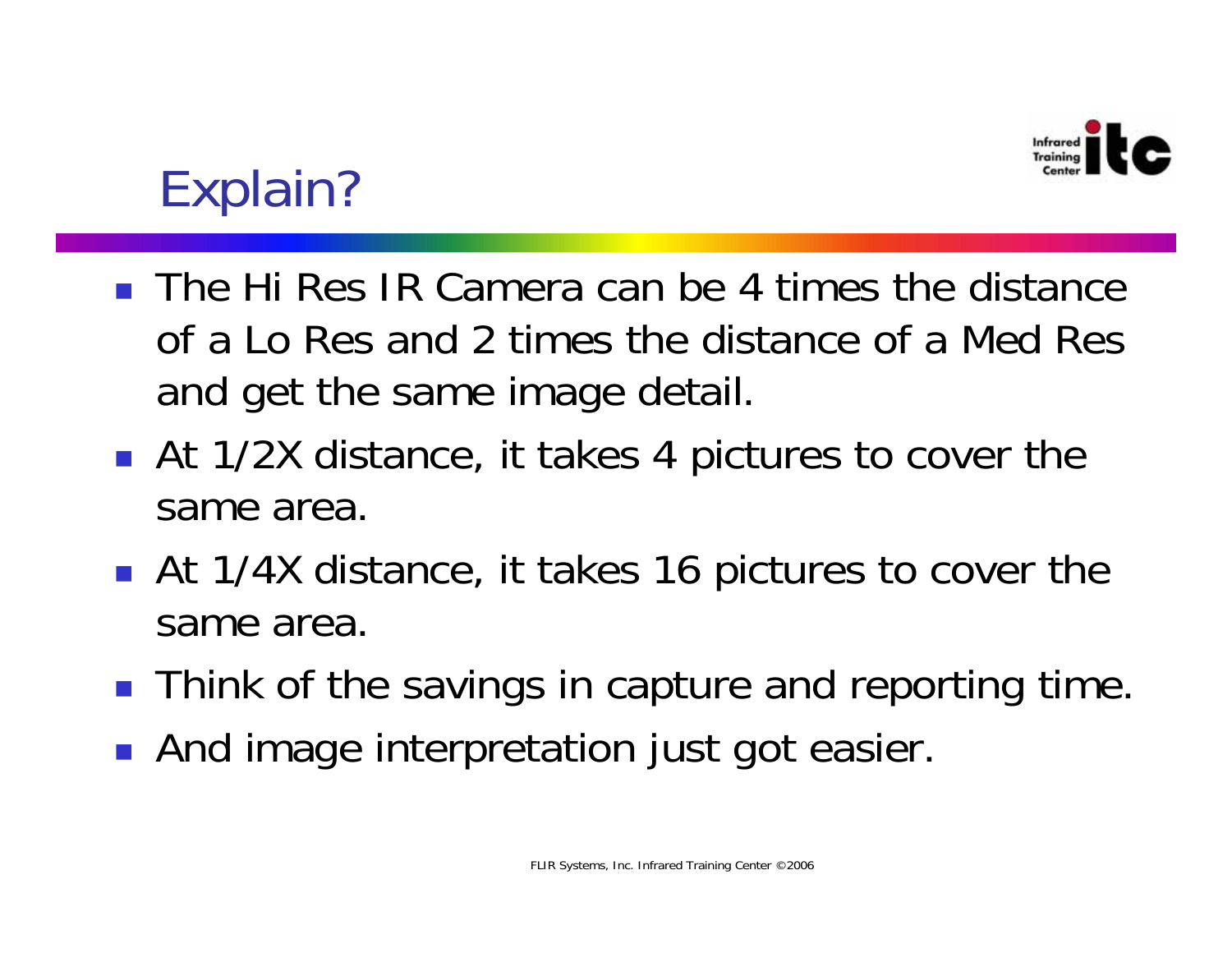

# Small, distant targets

- ■ The Hi Res really comes through for small, distant targets
- **Substations, switchyard, transmission and** distribution lines are littered with this type of target.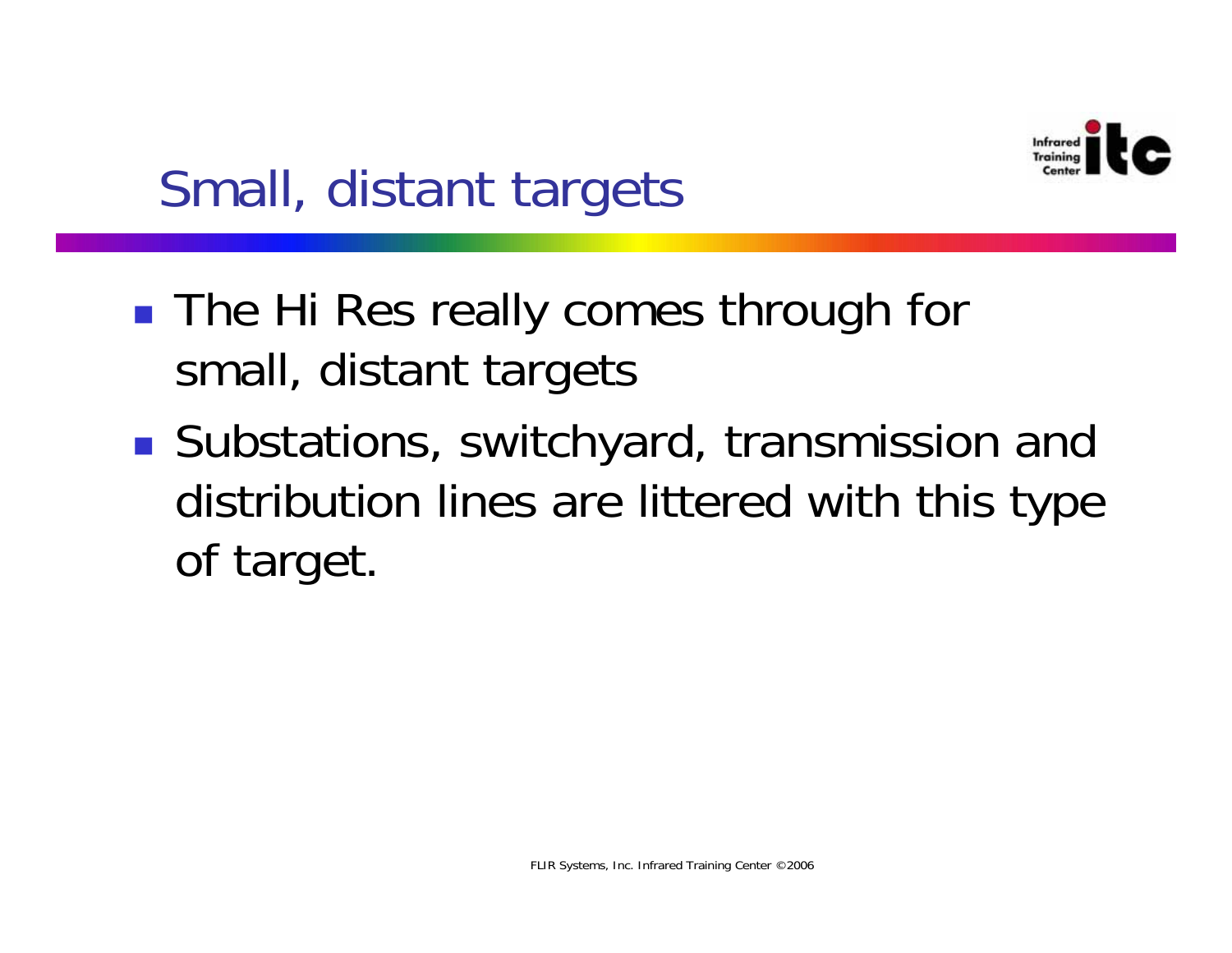

#### Switch disconnect visual



FLIR Systems, Inc. Infrared Training Center ©2006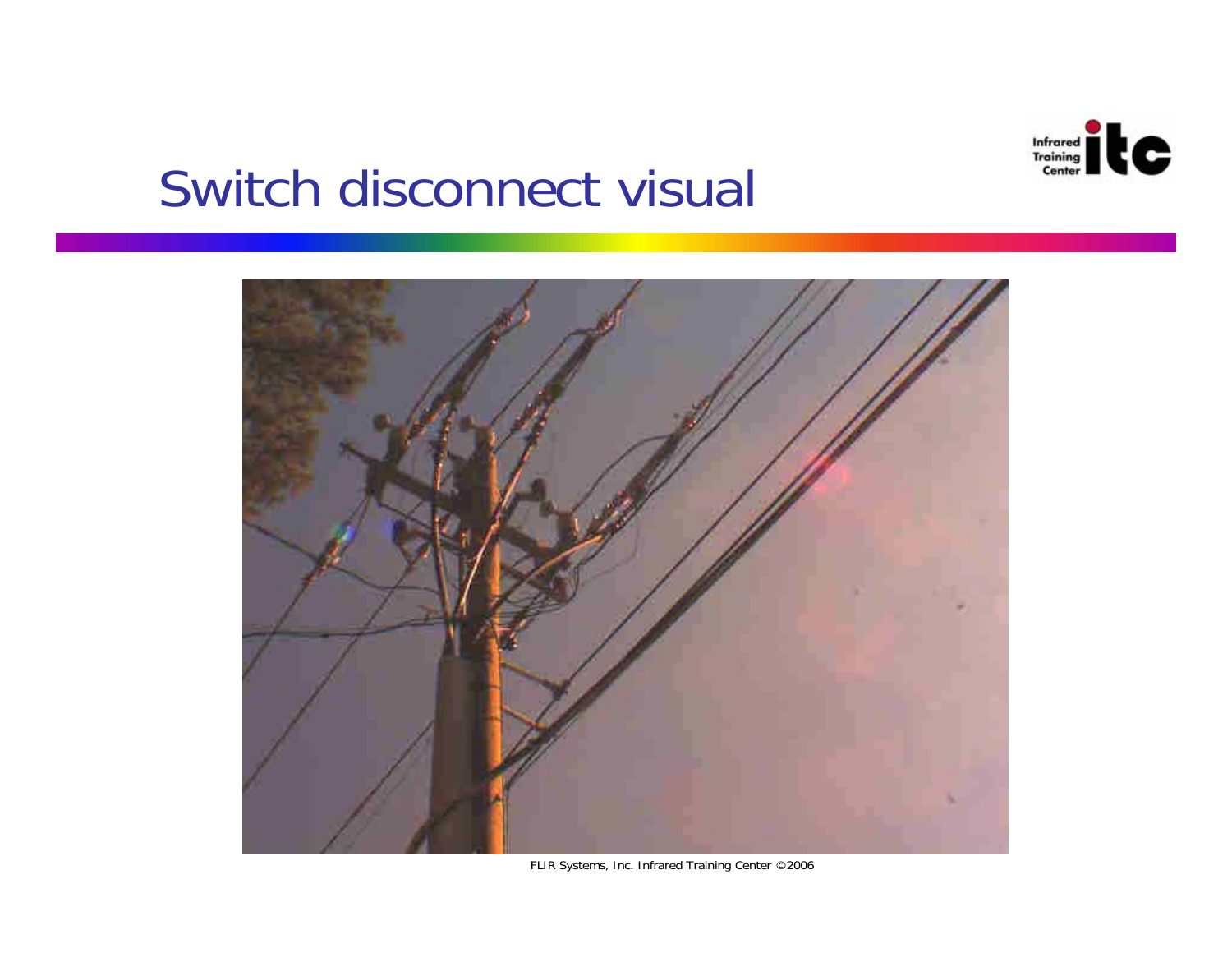

# Switch Disconnect

- **Pole switch at 12 Yards**
- Top, Hi Res--640X480

■ Middle, Med Res--320X240

■ Bottom, Lo Res--160X120



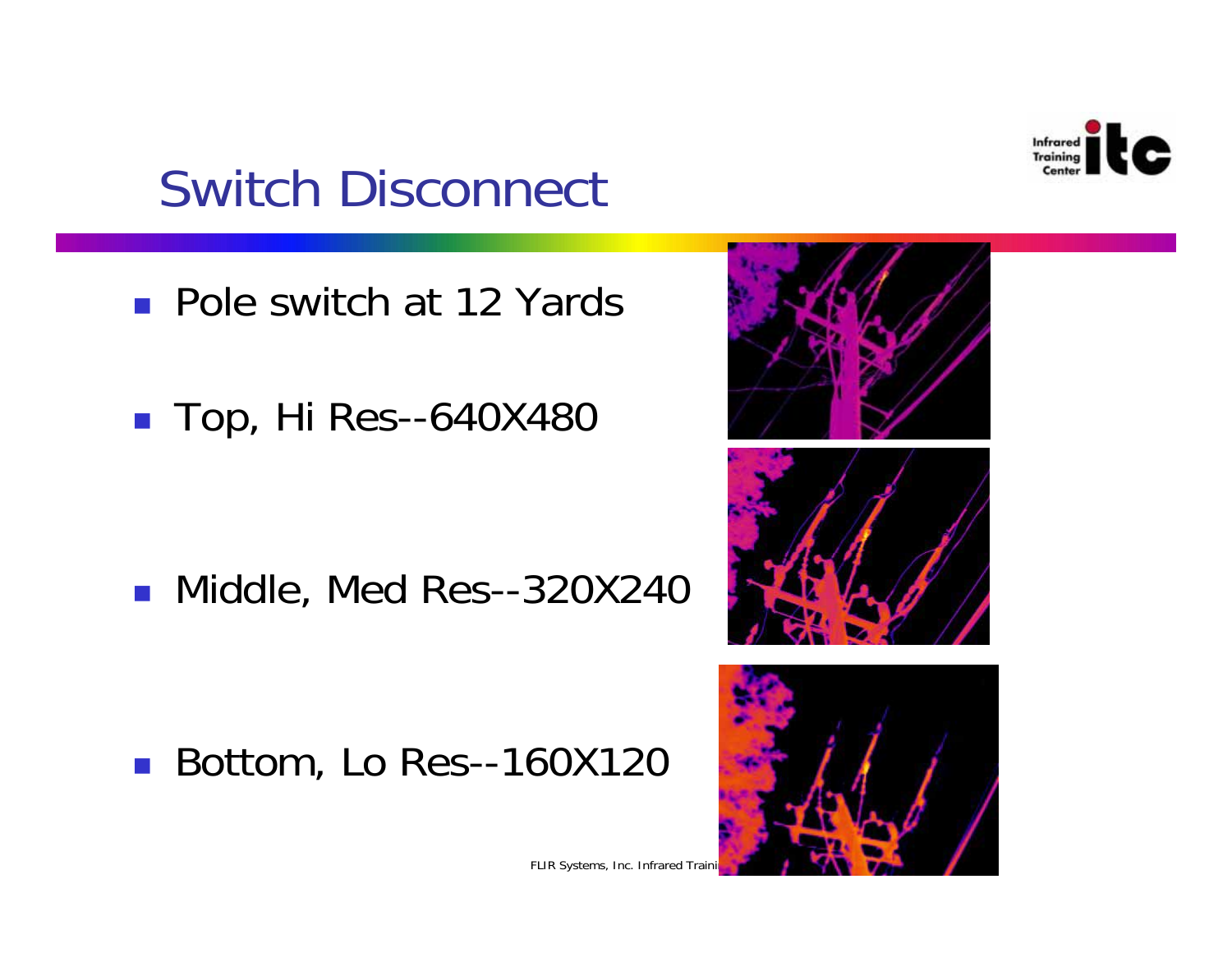

#### Switch Disconnect-12 Yds

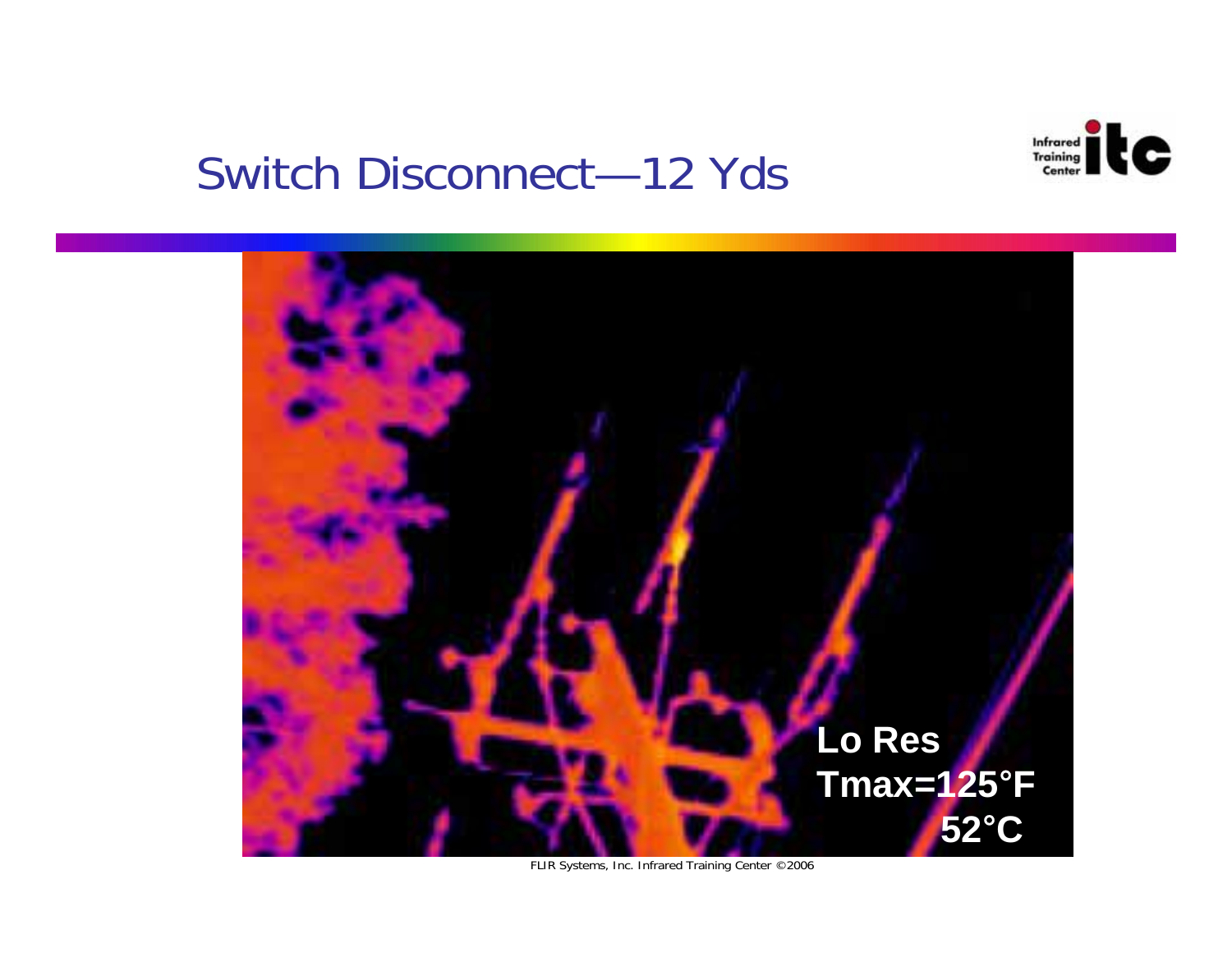

#### **Switch Disconnect-12 Yds**

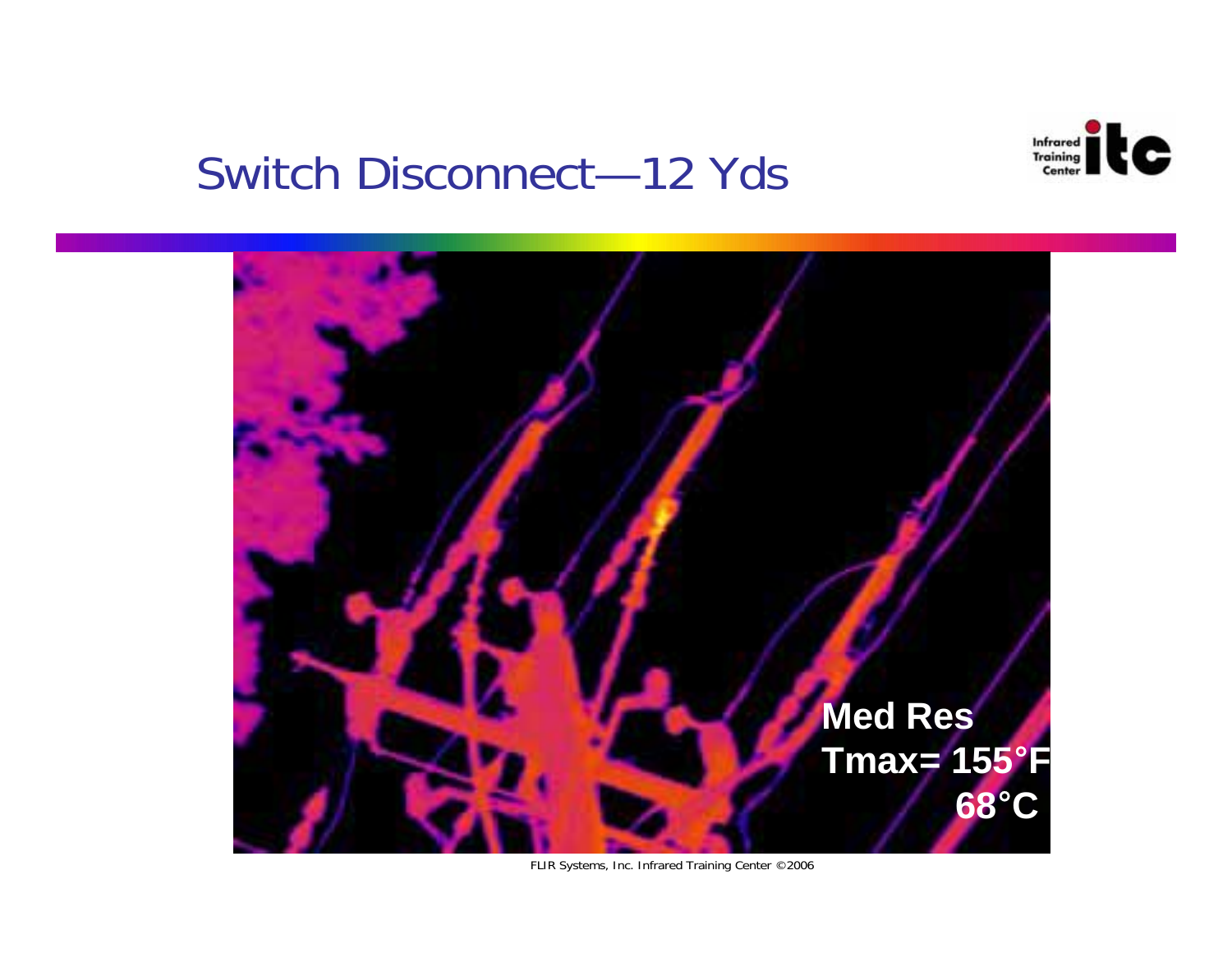

#### Switch Disconnect-12 Yds



FLIR Systems, Inc. Infrared Training Center © 2006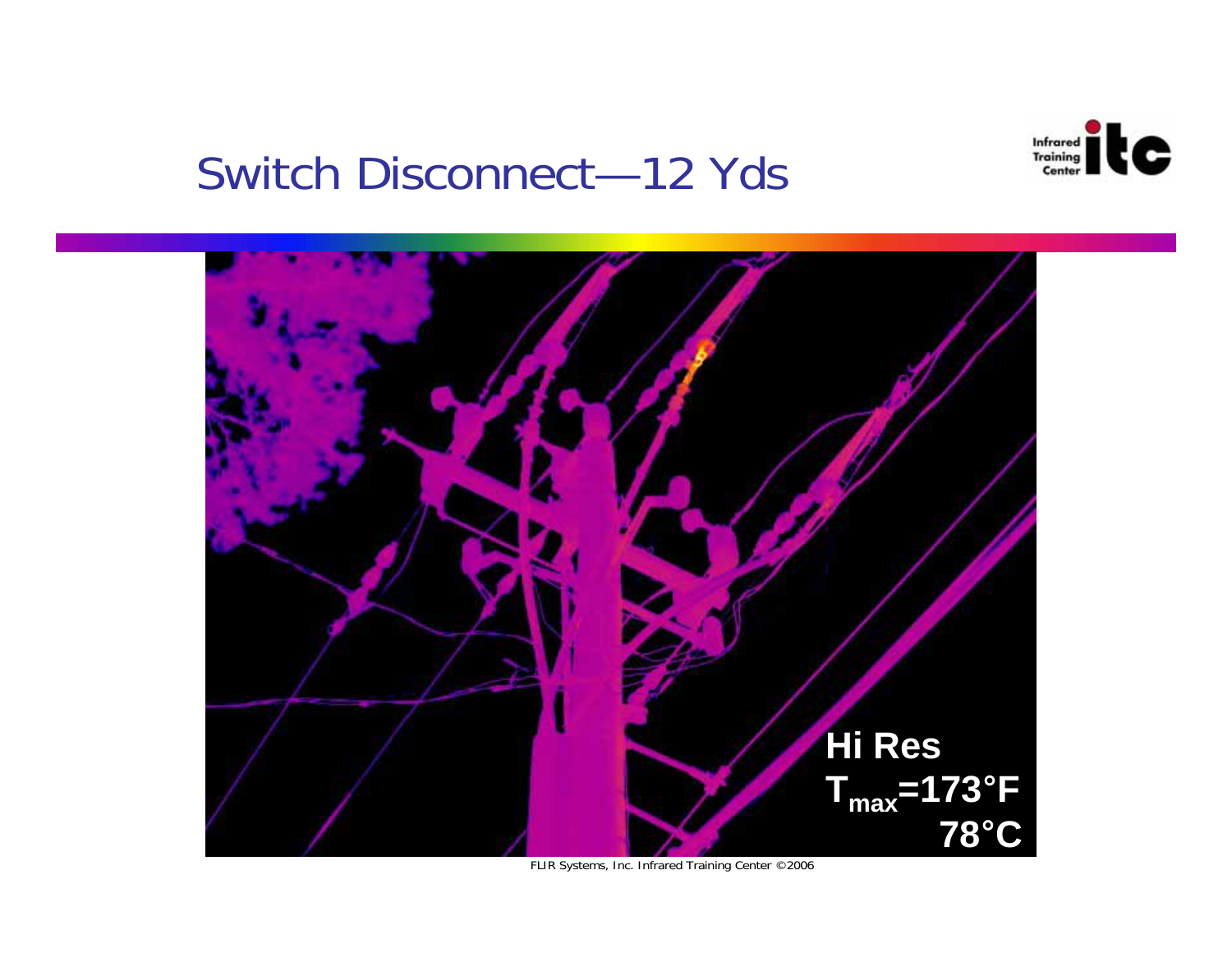

# Problem Magnified

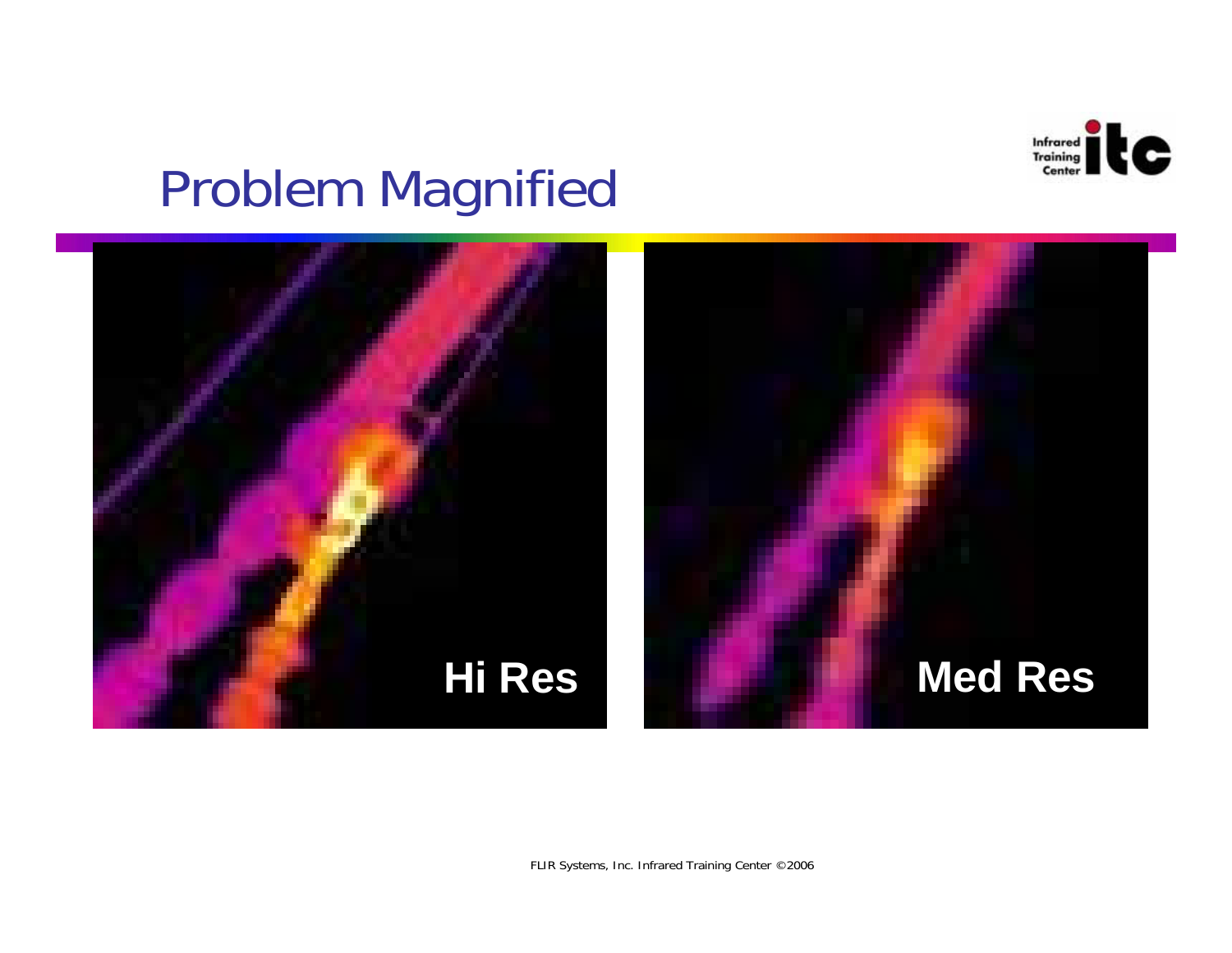

### Temperature Data

| <b>Switch Disconnect at 12 Yards</b> |                         |                  |                   |           |
|--------------------------------------|-------------------------|------------------|-------------------|-----------|
| <b>IR</b>                            | <b>Temperatures</b>     |                  |                   |           |
| <b>Camera</b>                        | T<br>max                | $\Delta {\rm T}$ | <b>Load Corr</b>  | $\%$ Load |
| <b>Hi</b> Res                        | 173 °F<br>$78^{\circ}C$ | 91<br>50         | 271<br><b>150</b> | 50        |
| <b>Med Res</b>                       | 155 °F<br>68°C          | 72<br>40         | 216<br><b>120</b> | 50        |
| <b>Lo Res</b>                        | 125 °F<br>$52^{\circ}C$ | 45<br>25         | 133<br>75         | 50        |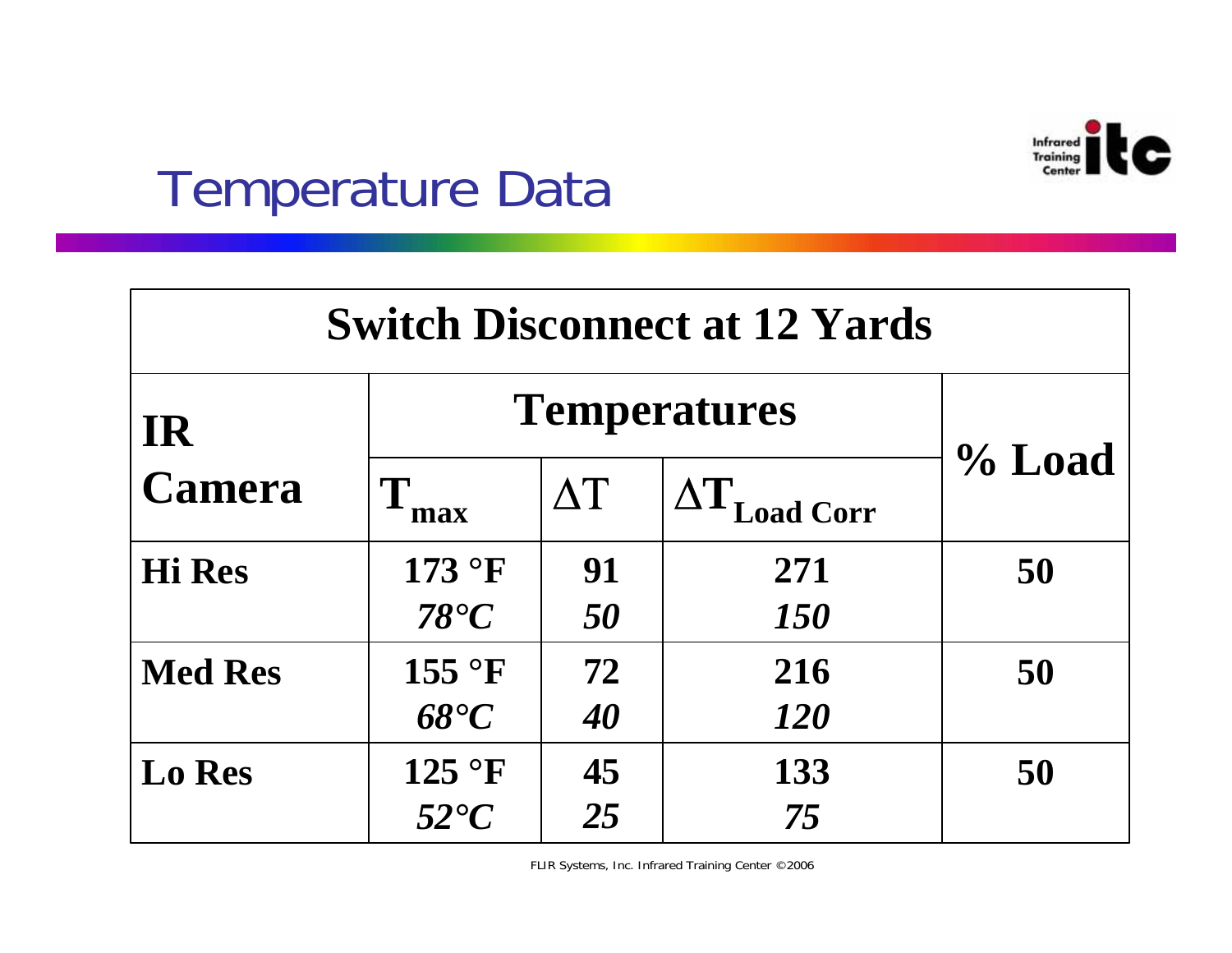

#### 115 KV to 23 KV transformer



FLIR Systems, Inc. Infrared Training Center ©2006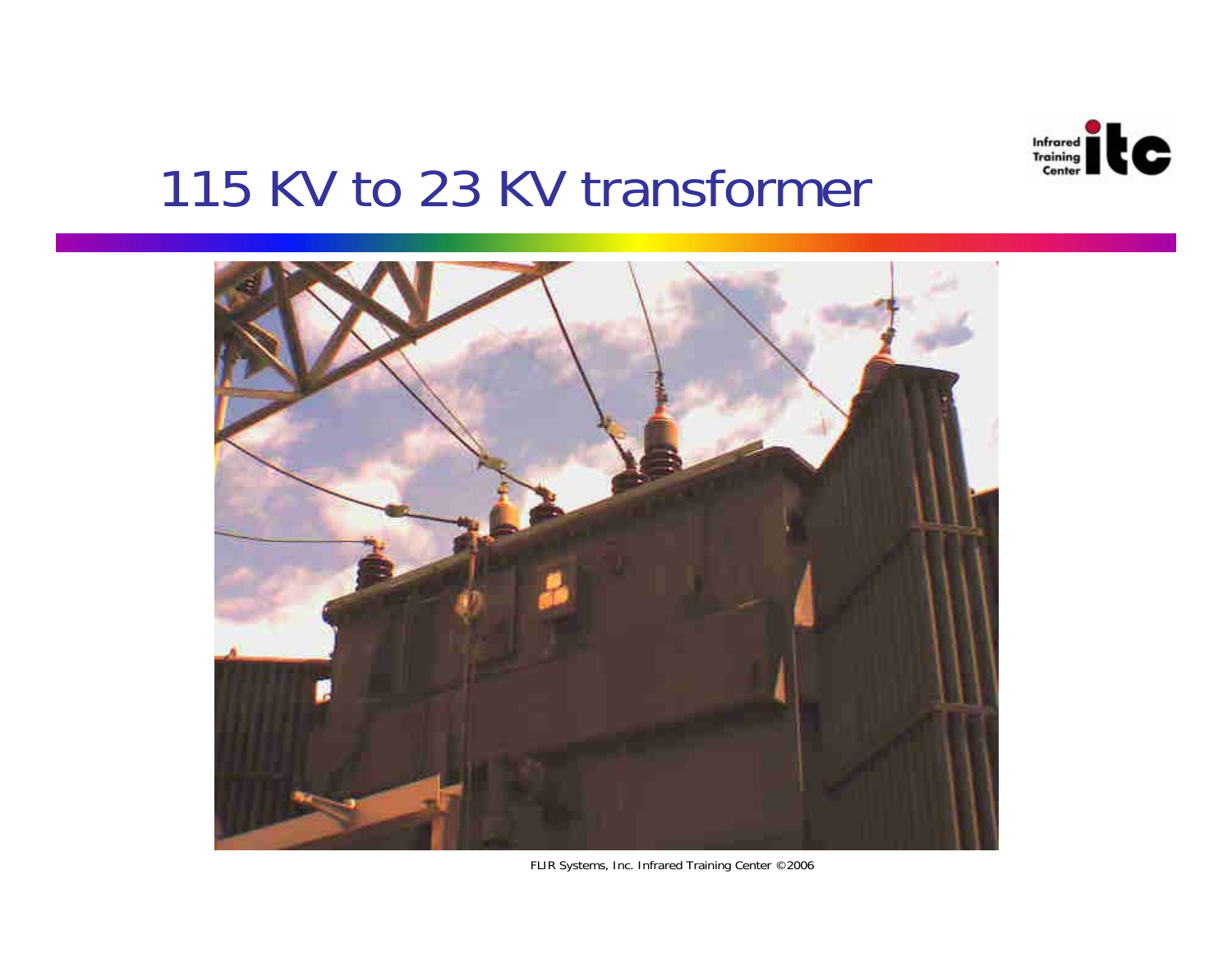

# **Barber poling 23KV**

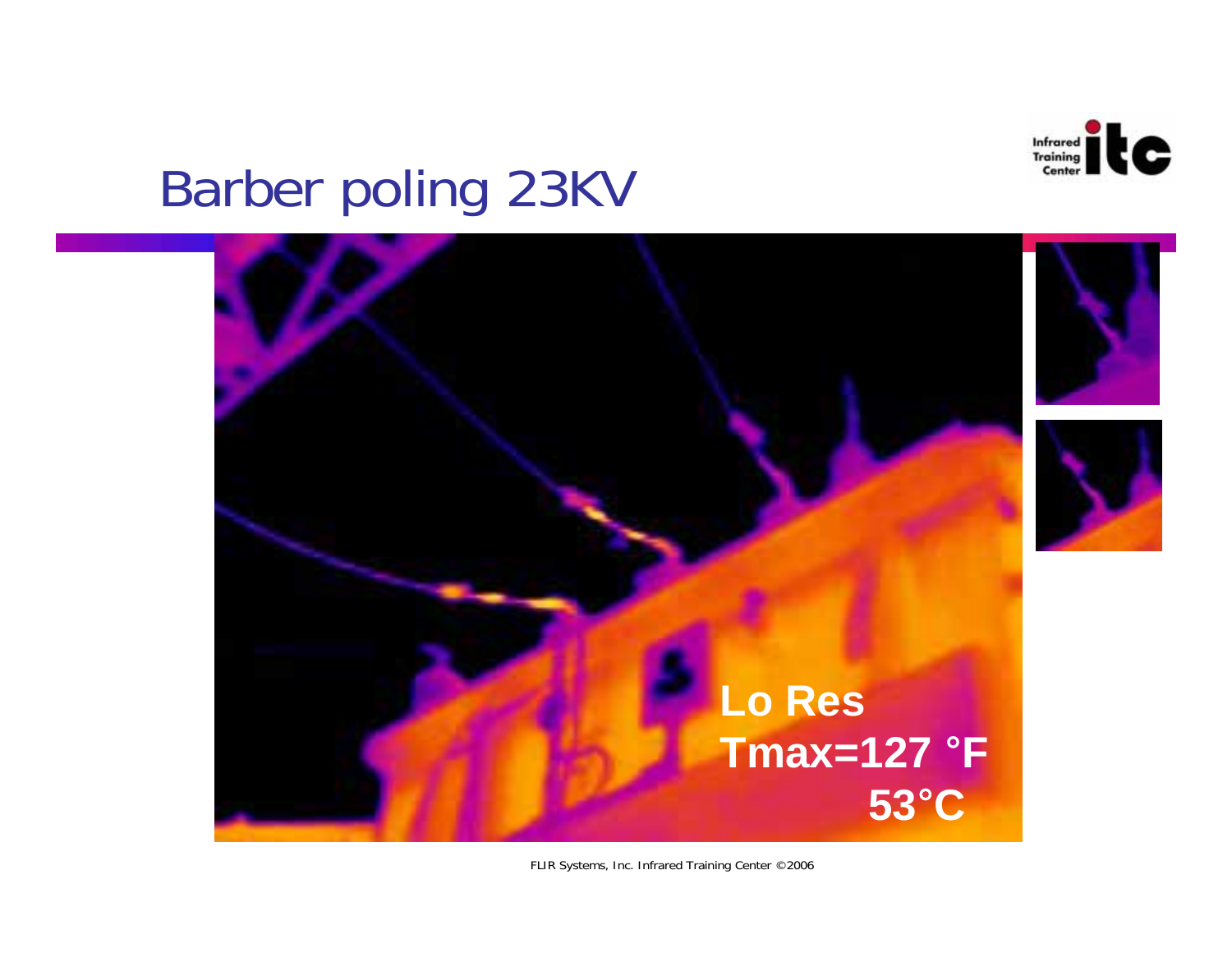

## **Barber poling 23KV**

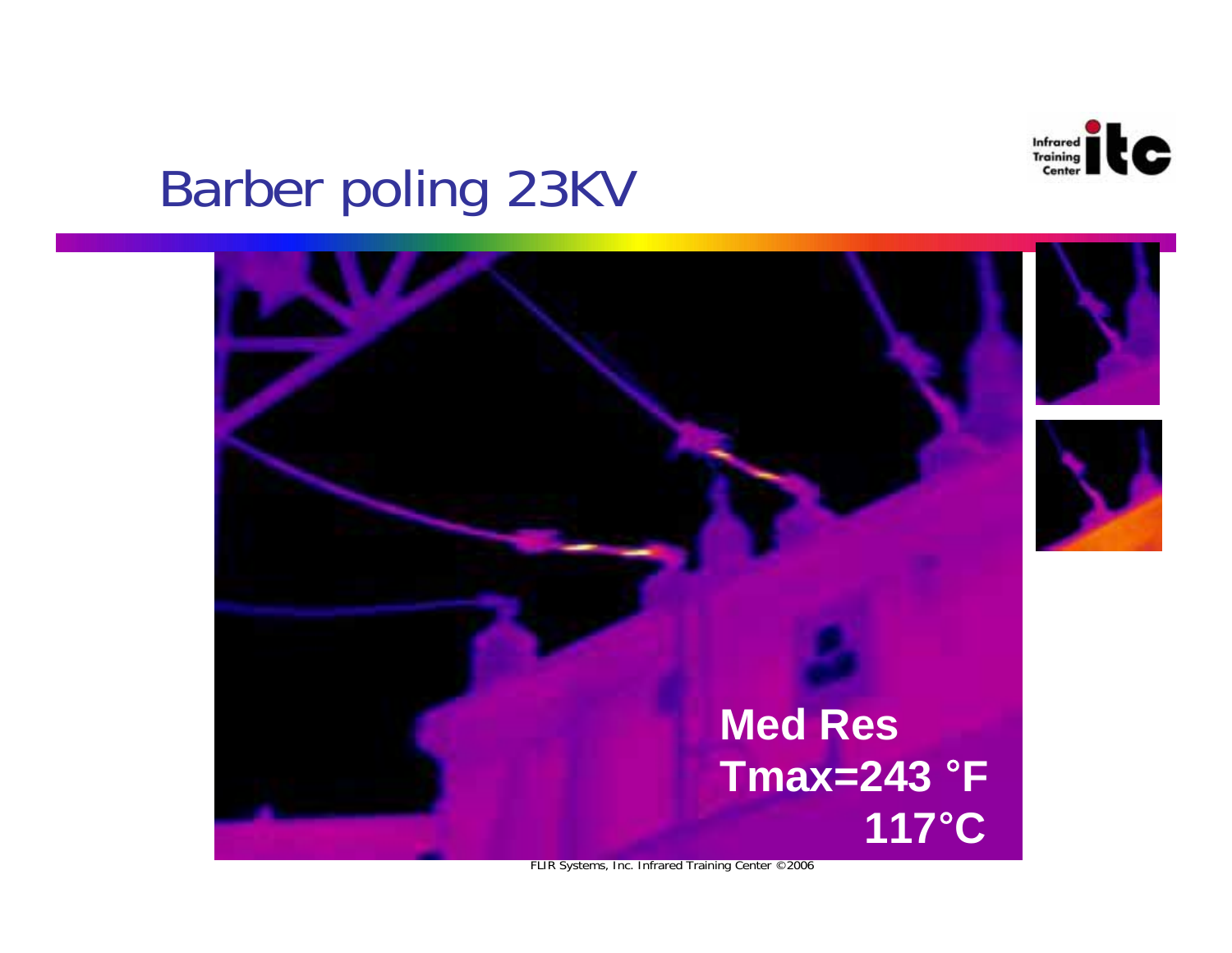

# **Barber poling 23KV**

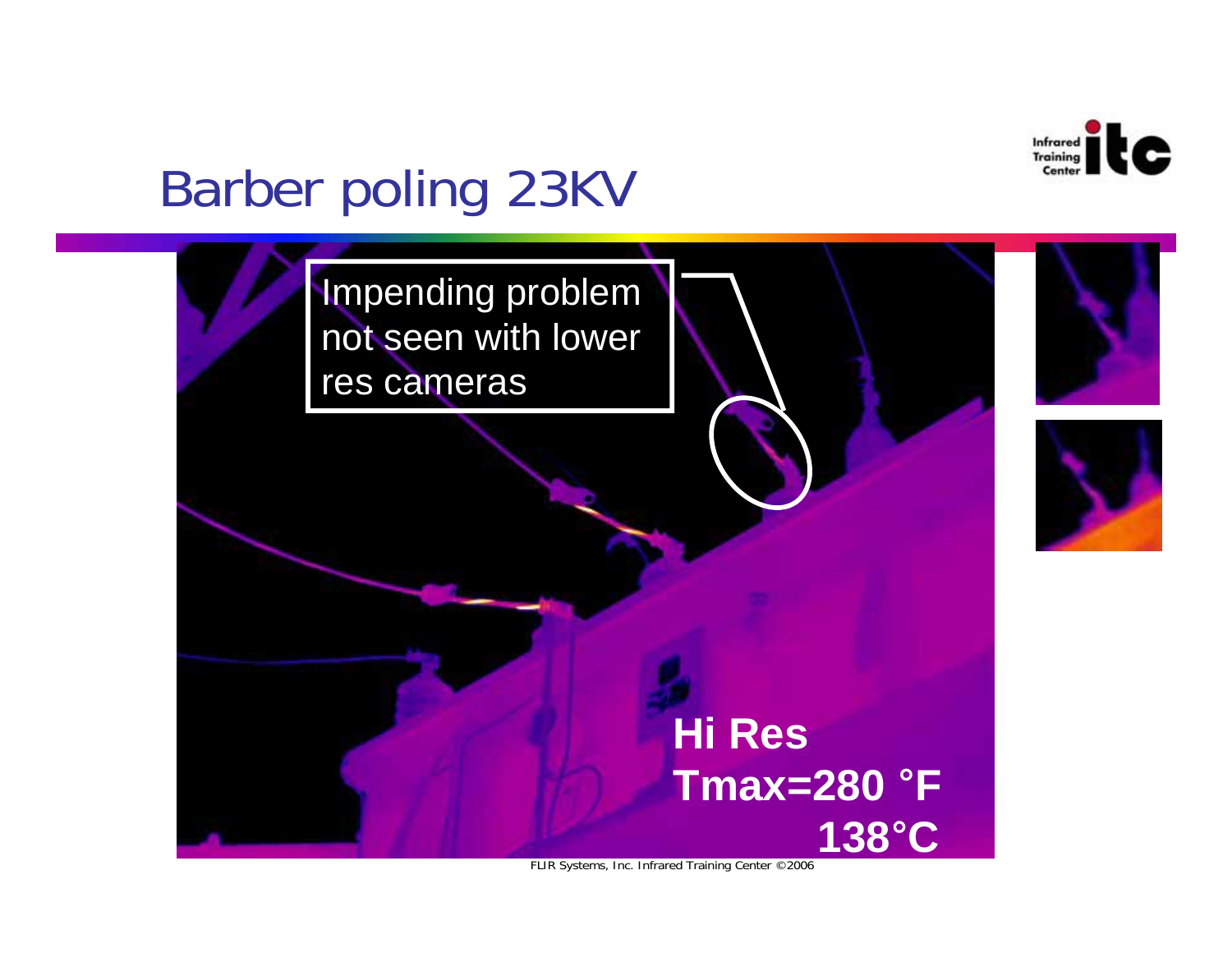

# **Barber Poling--magnified**



#### **Med Res**







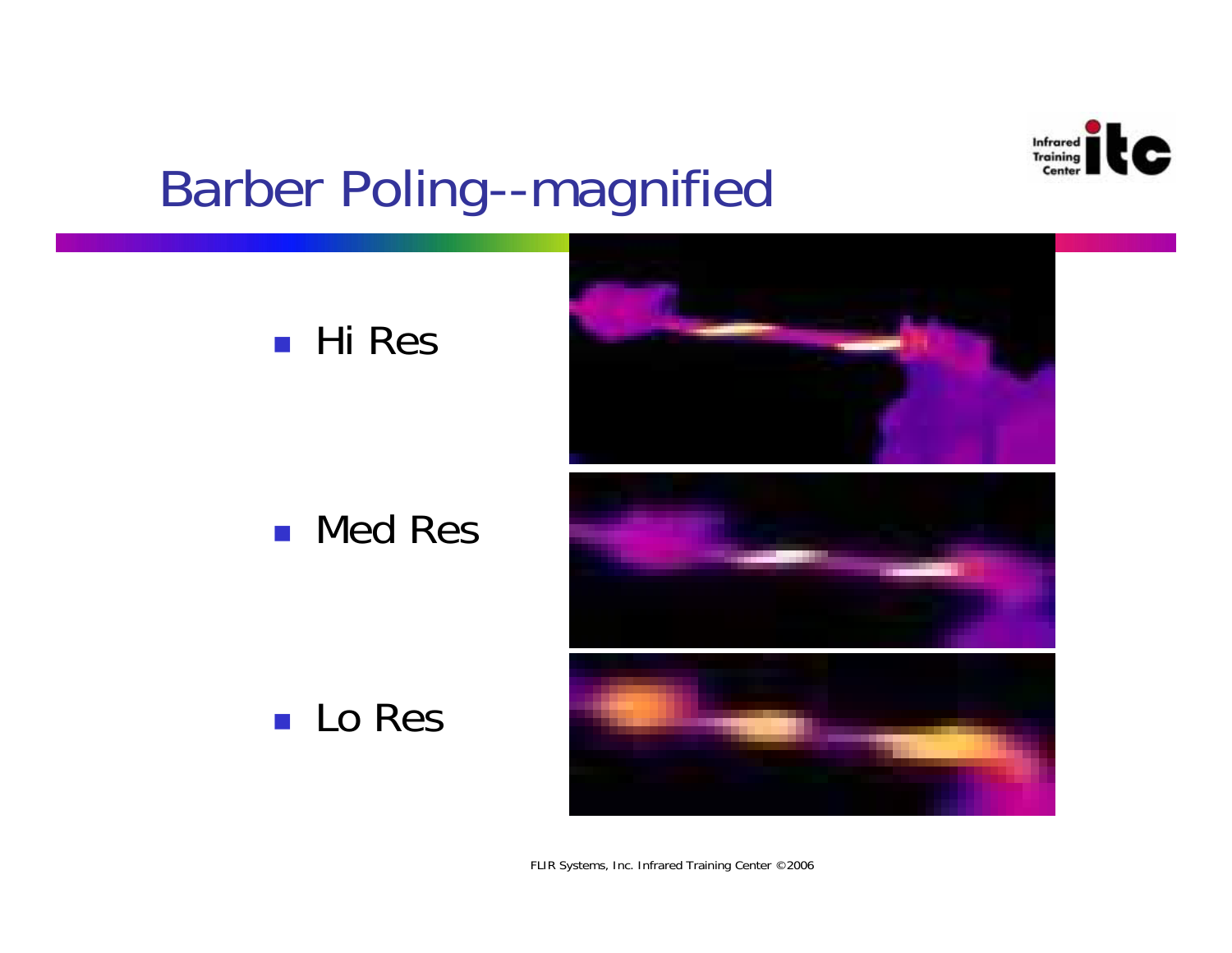

### Temperature Data

| "Stranded" Cable at 11 Yards |                     |            |                      |           |
|------------------------------|---------------------|------------|----------------------|-----------|
| <b>IR Camera</b>             | <b>Temperatures</b> |            |                      |           |
|                              | max                 | $\Delta T$ | $\Delta T$ Load Corr | $\%$ Load |
| <b>Hi Res</b>                | 280 °F              | 211        | 889                  | 40        |
|                              | 138°C               | 117        | 494                  |           |
| <b>Med Res</b>               | 243 °F              | 172        | 724                  | 40        |
|                              | $117^{\circ}C$      | 95         | 402                  |           |
| <b>Lo Res</b>                | 127 °F              | 90         | 380                  | 40        |
|                              | 53 °C               | 50         | 211                  |           |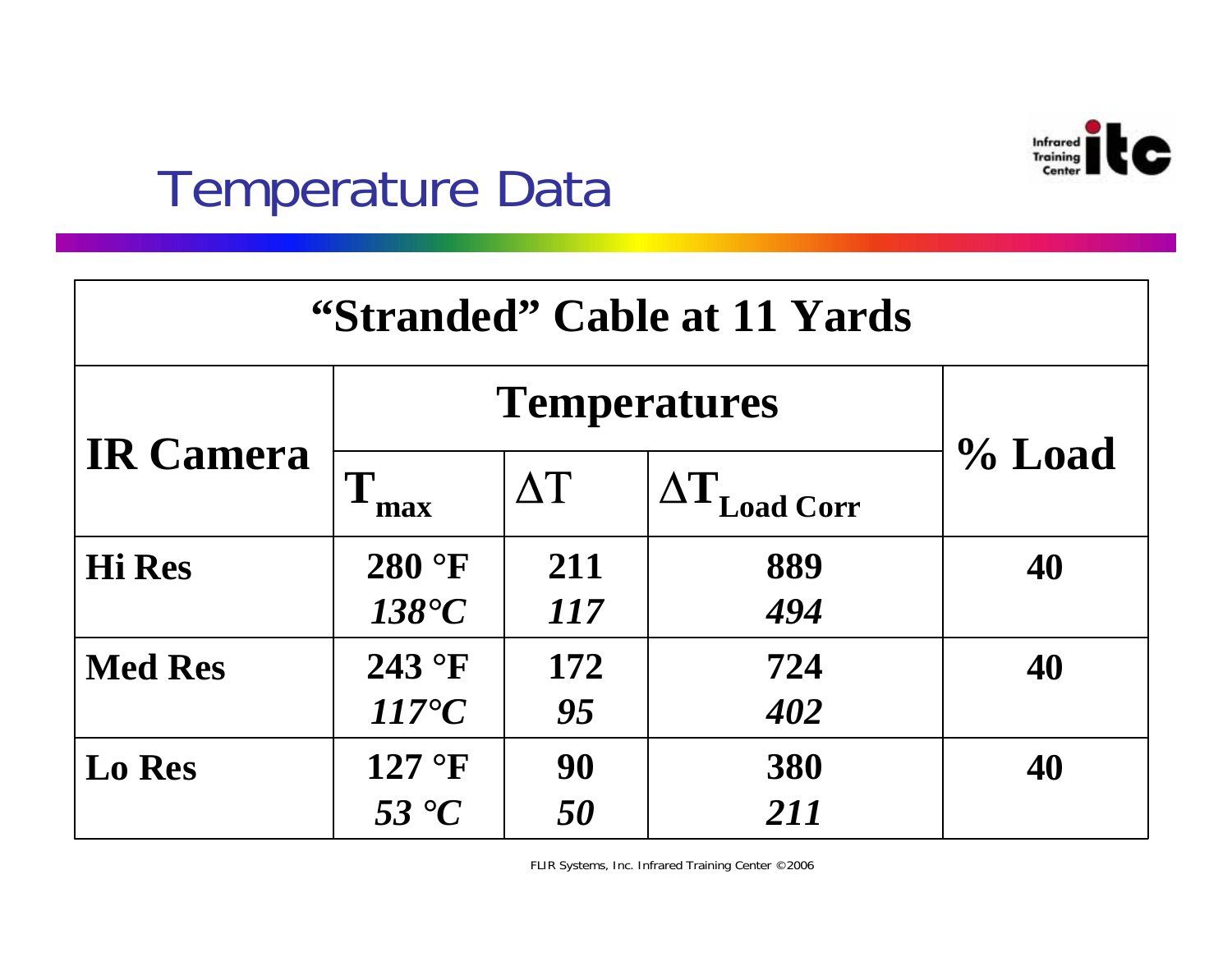#### PMH 23 KV connections



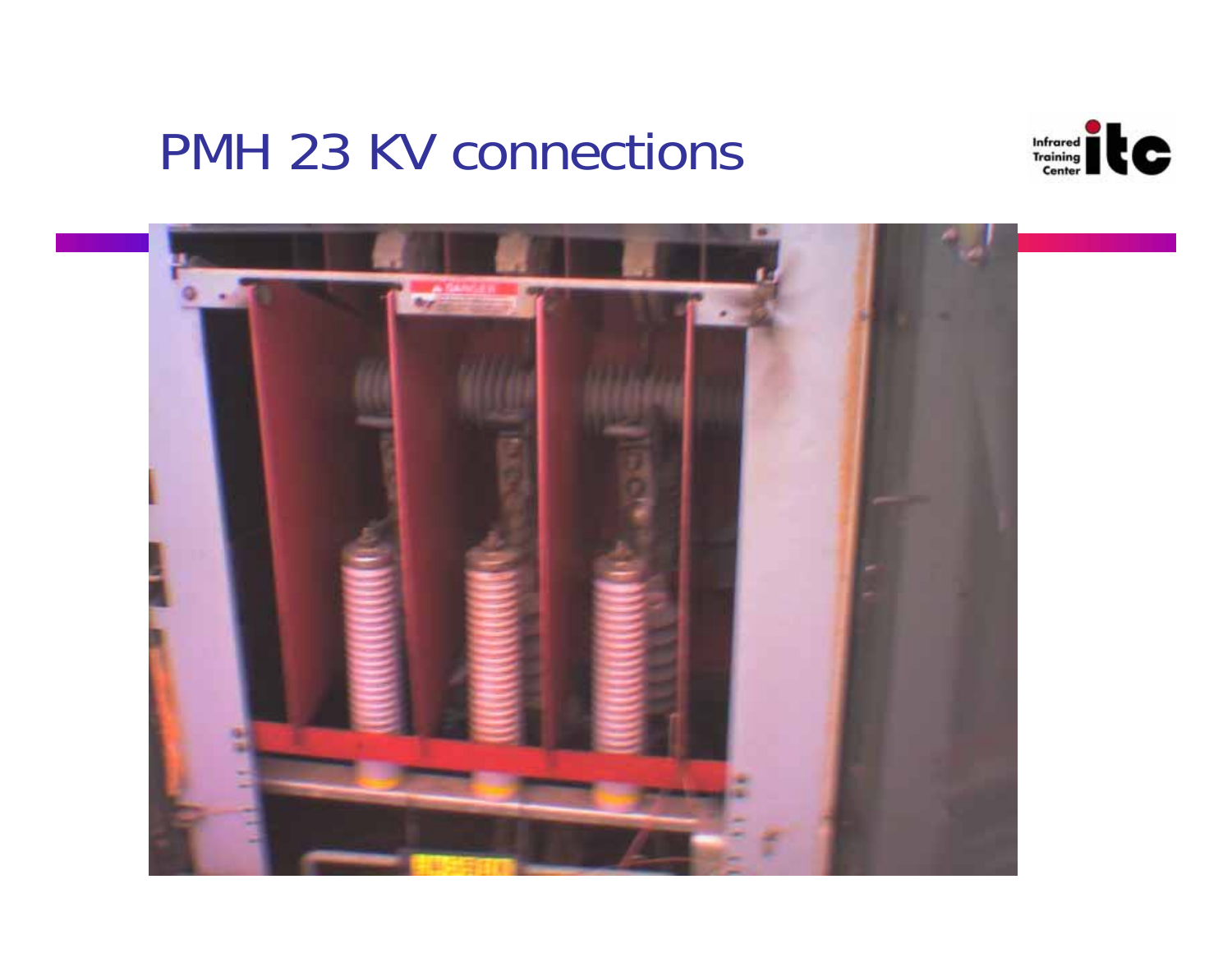### PMH 23 KV temperatures



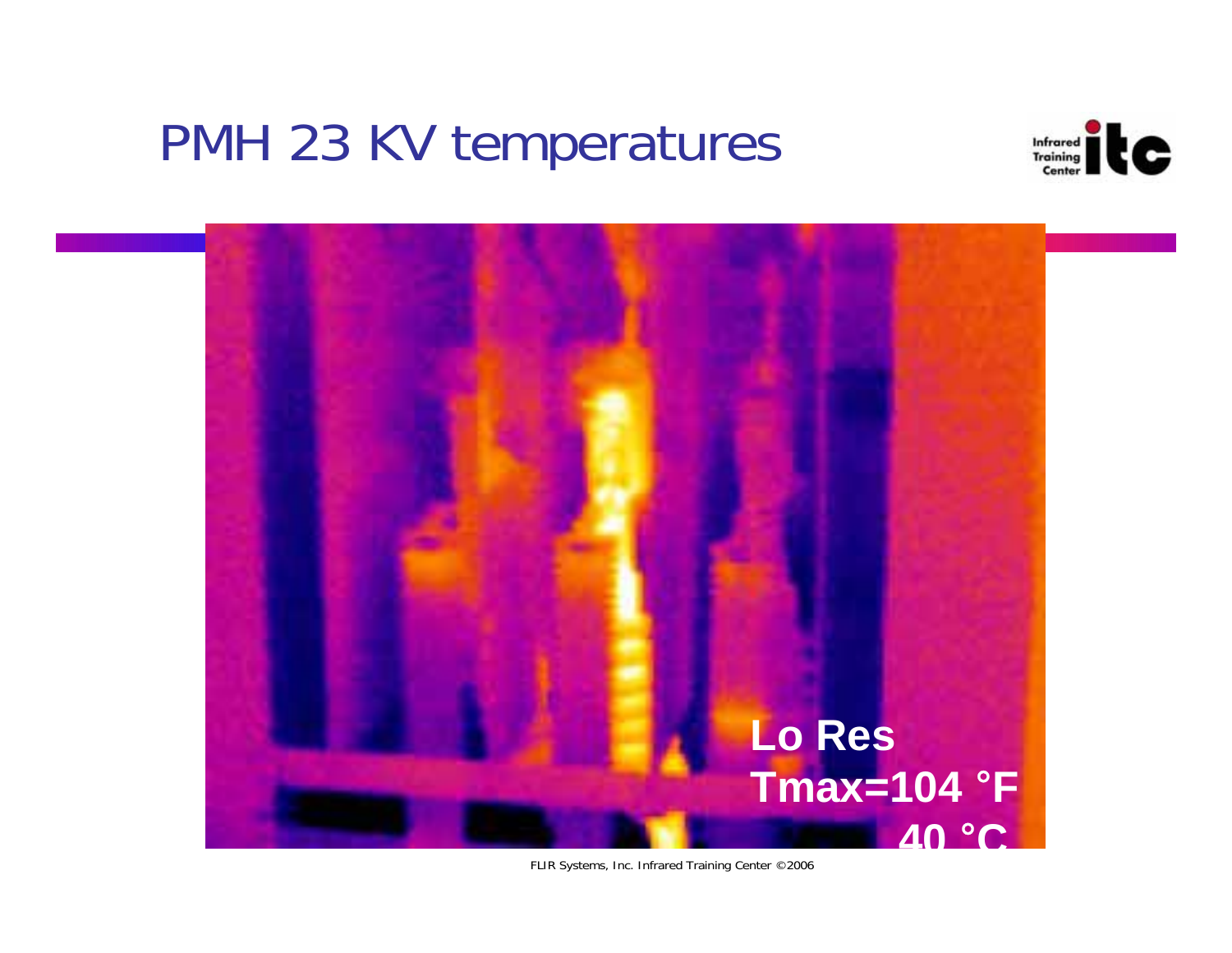### PMH 23 KV temperatures



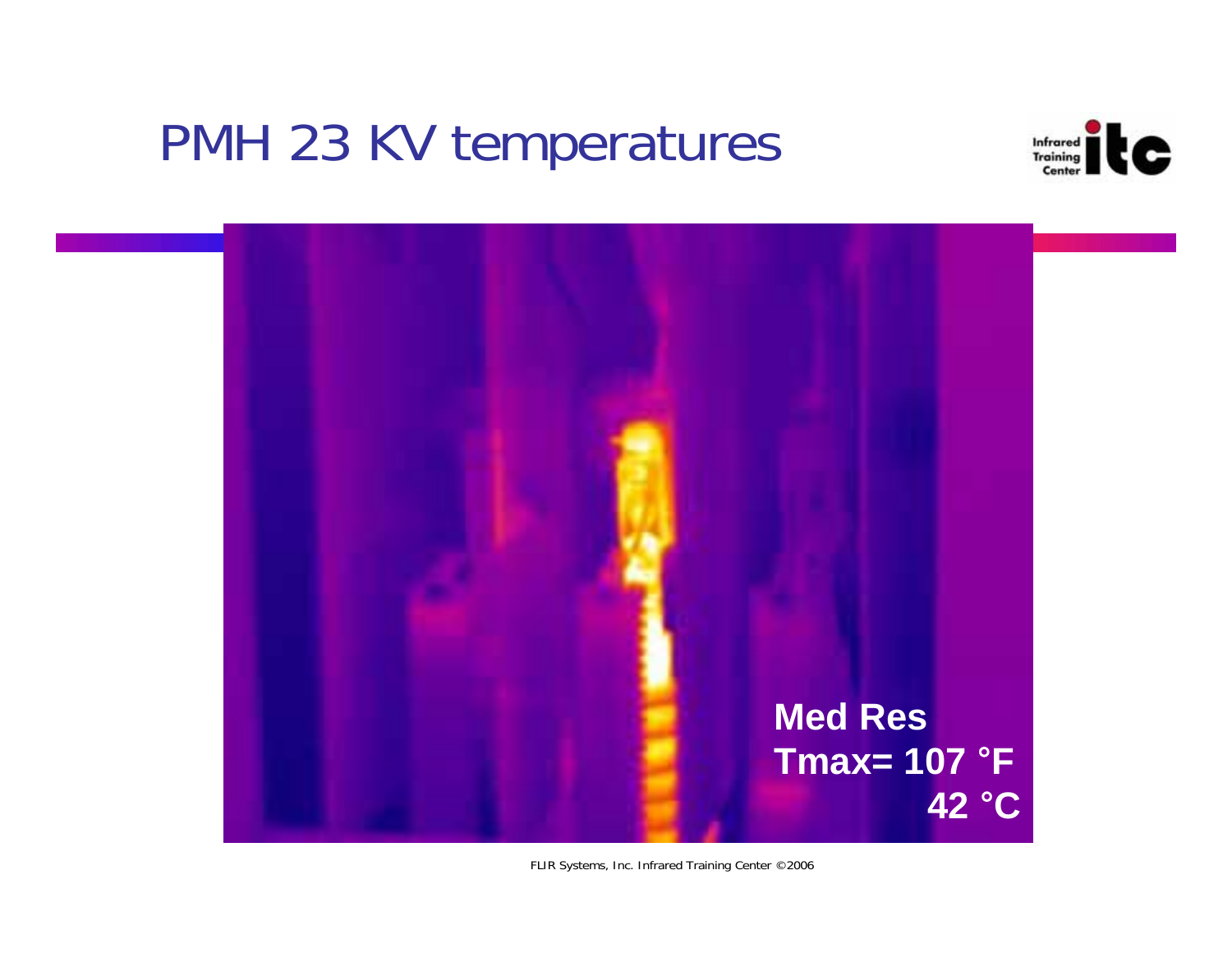### PMH 23 KV temperatures



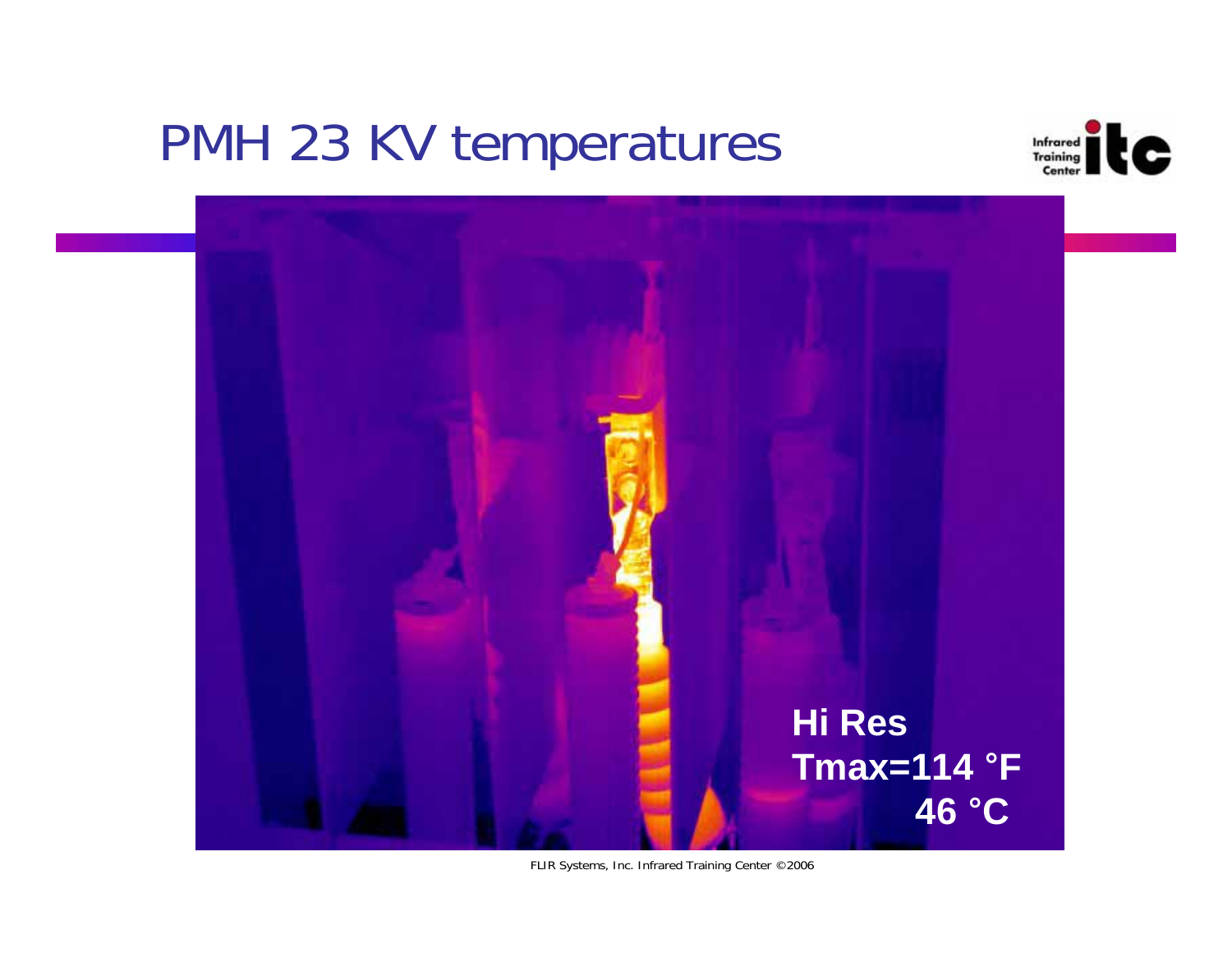

# PMH compression connection

| <b>PMH 23 KV connection at 10 feet – 3 meters</b> |                     |            |                      |        |
|---------------------------------------------------|---------------------|------------|----------------------|--------|
|                                                   | <b>Temperatures</b> |            |                      |        |
| <b>IR Camera</b>                                  | max                 | $\Delta T$ | $\Delta T$ Load Corr | % Load |
| <b>Hi Res</b>                                     | 114 °F              | 43         | <b>128</b>           | 50     |
|                                                   | 46 °C               | 24         | 72                   |        |
| <b>Med Res</b>                                    | 107 °F              | 35         | 104                  | 50     |
|                                                   | 42 °C               | 19         | 57                   |        |
| <b>Lo Res</b>                                     | 104 °F              | 33         | 97                   | 50     |
|                                                   | 40 °C               | 18         | 54                   |        |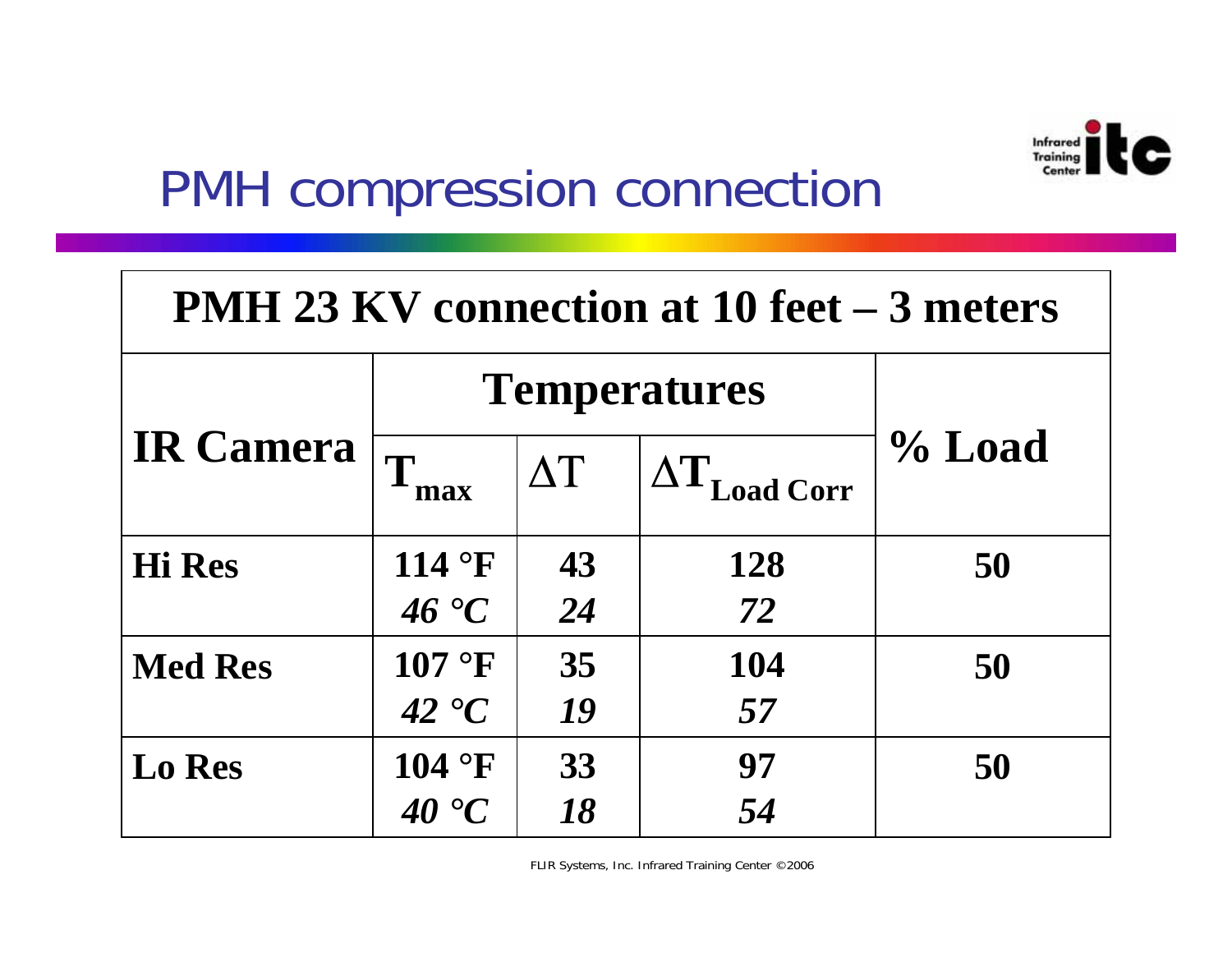

# Paper Mill



FLIR Systems, Inc. Infrared Training Center ©2006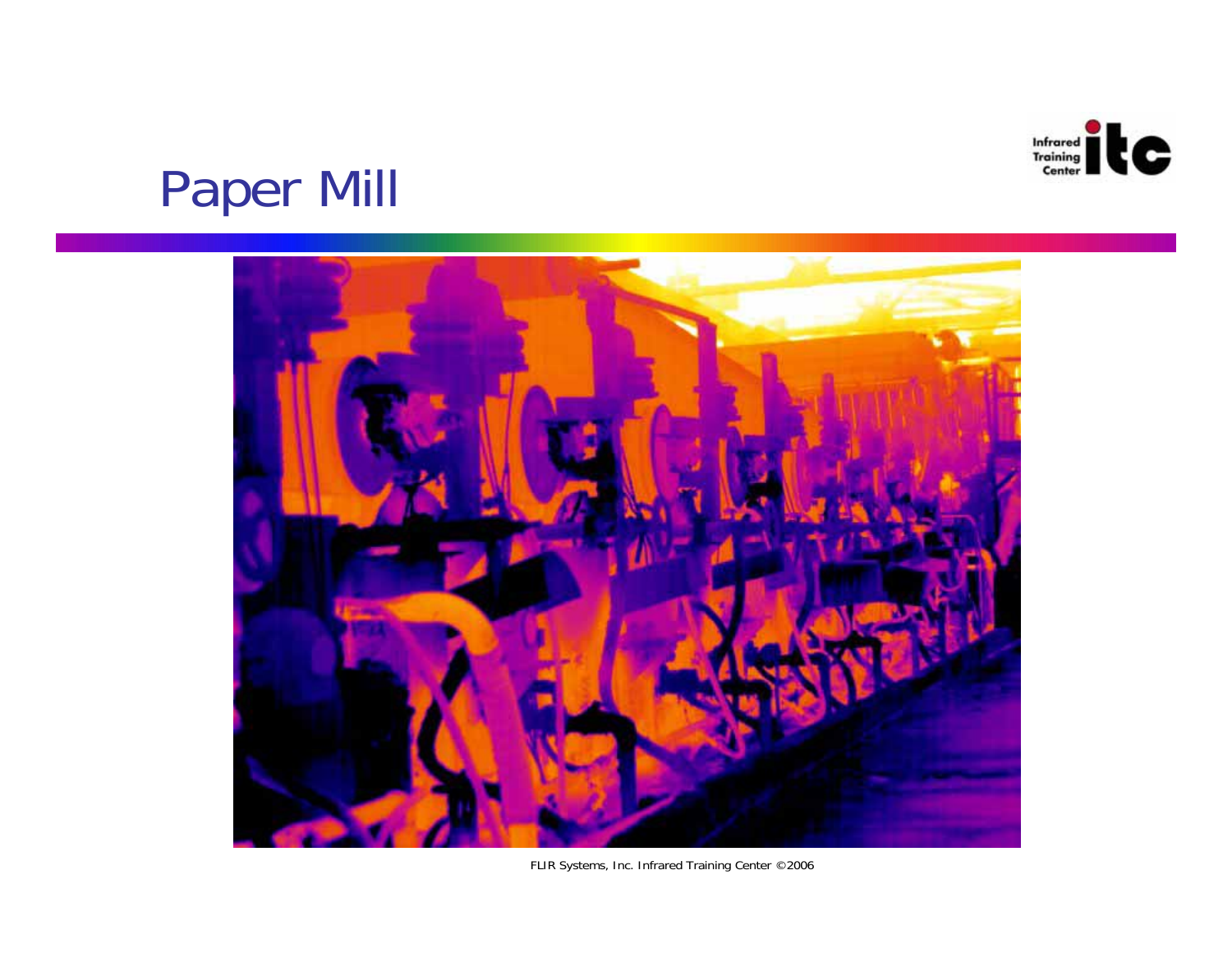

#### 480V Generator Tie-In Breaker

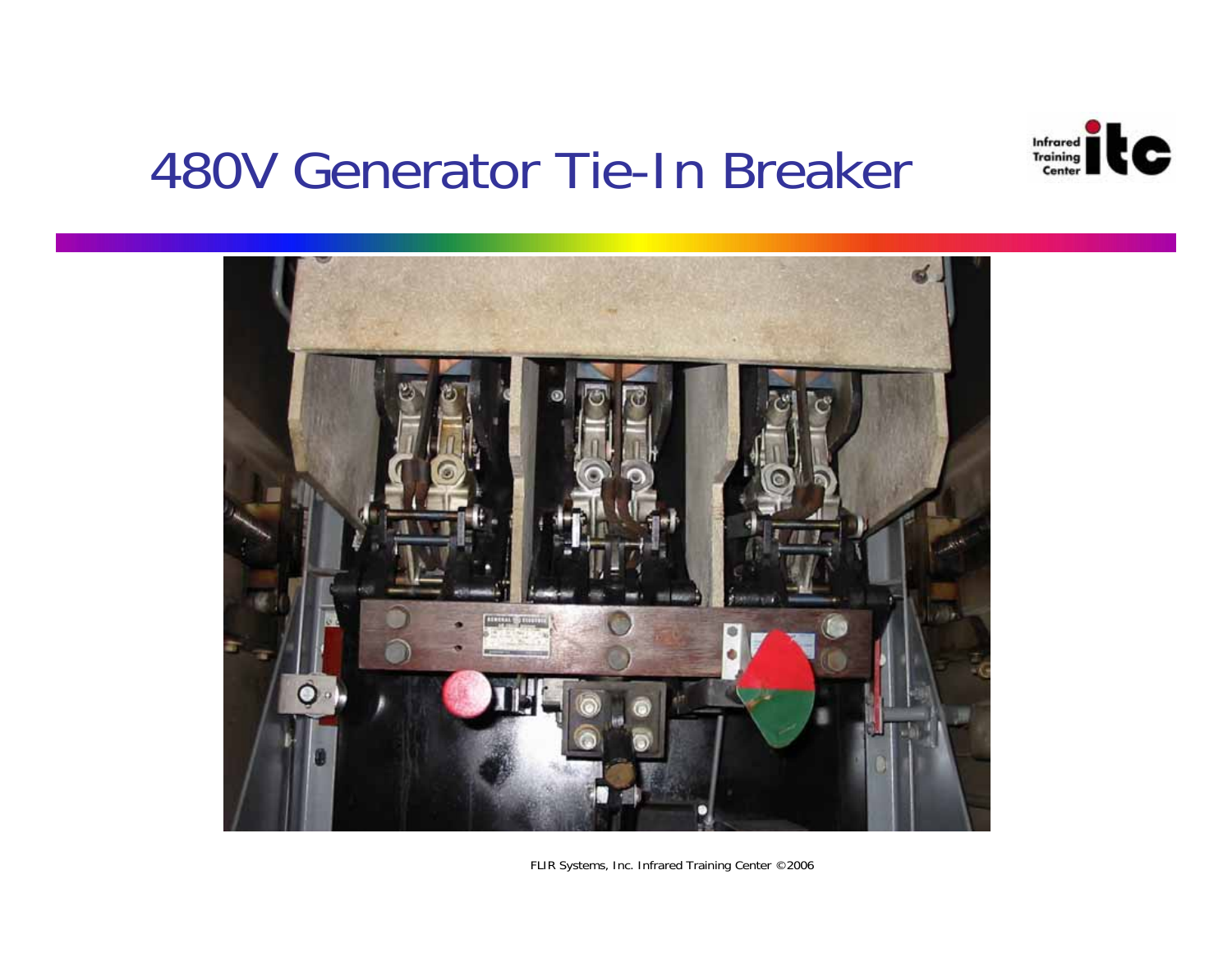#### Generator Tie-In Breaker at 4 ft.



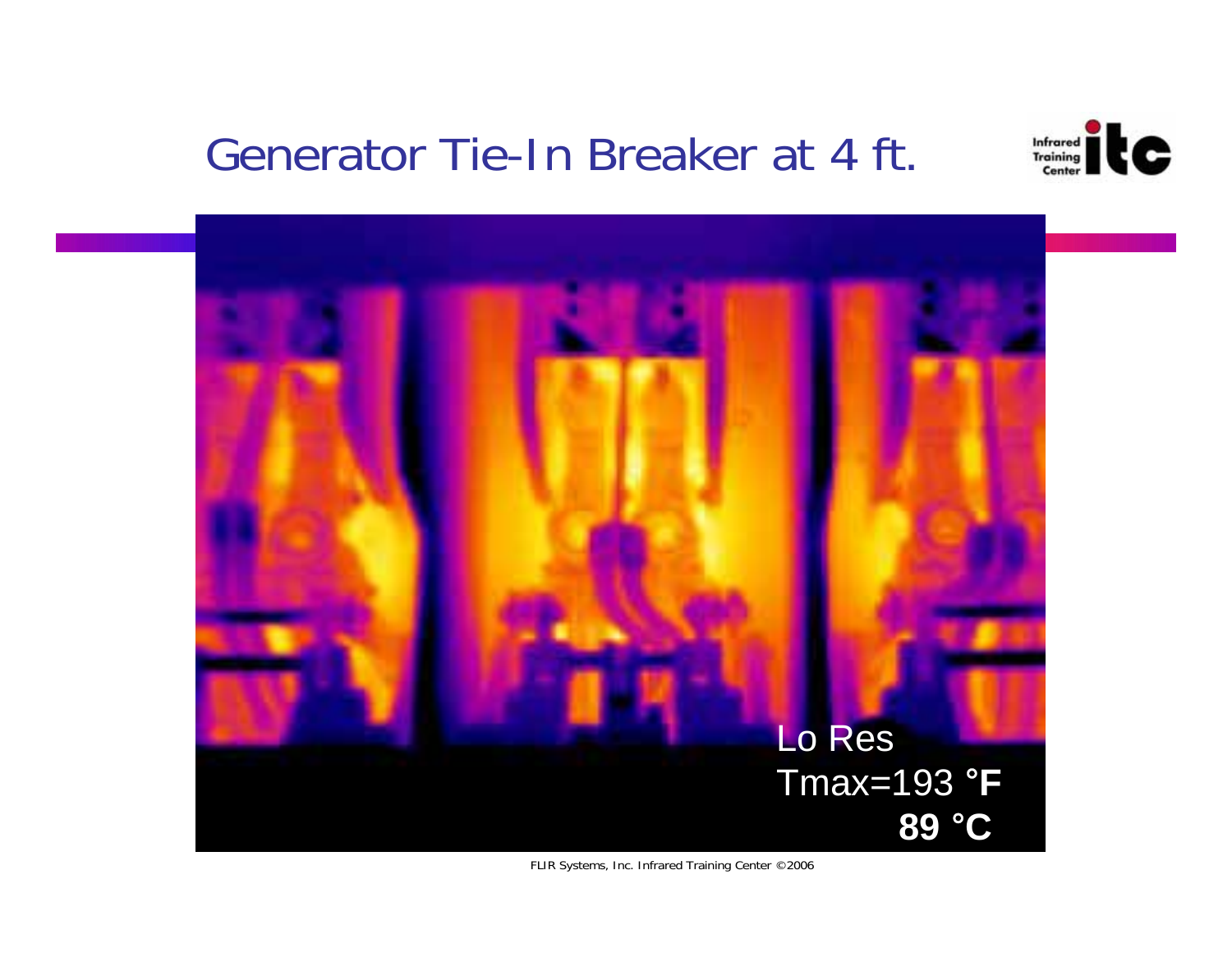#### Generator Tie-In Breaker at 4 ft.



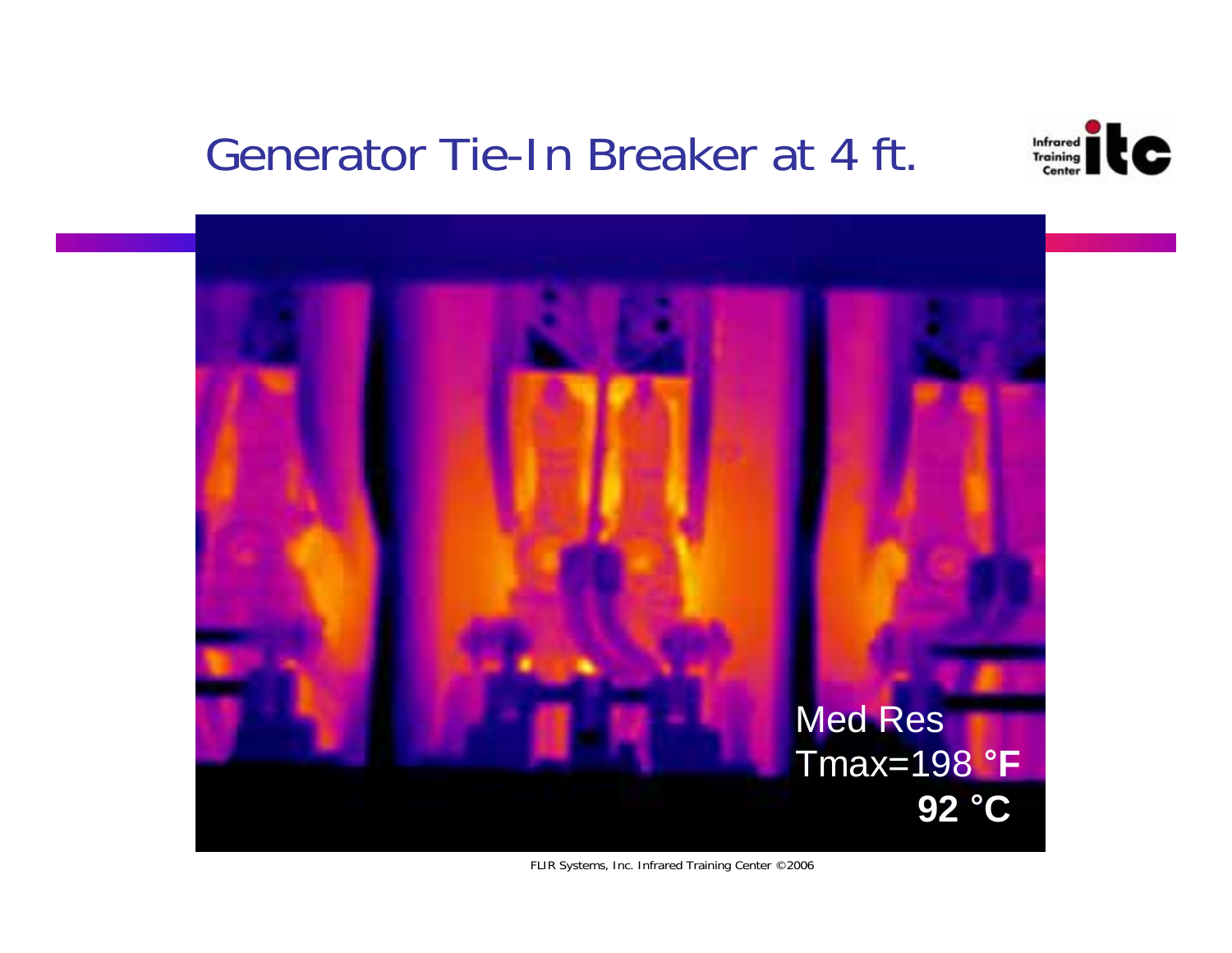#### Generator Tie-In Breaker at 4 ft.



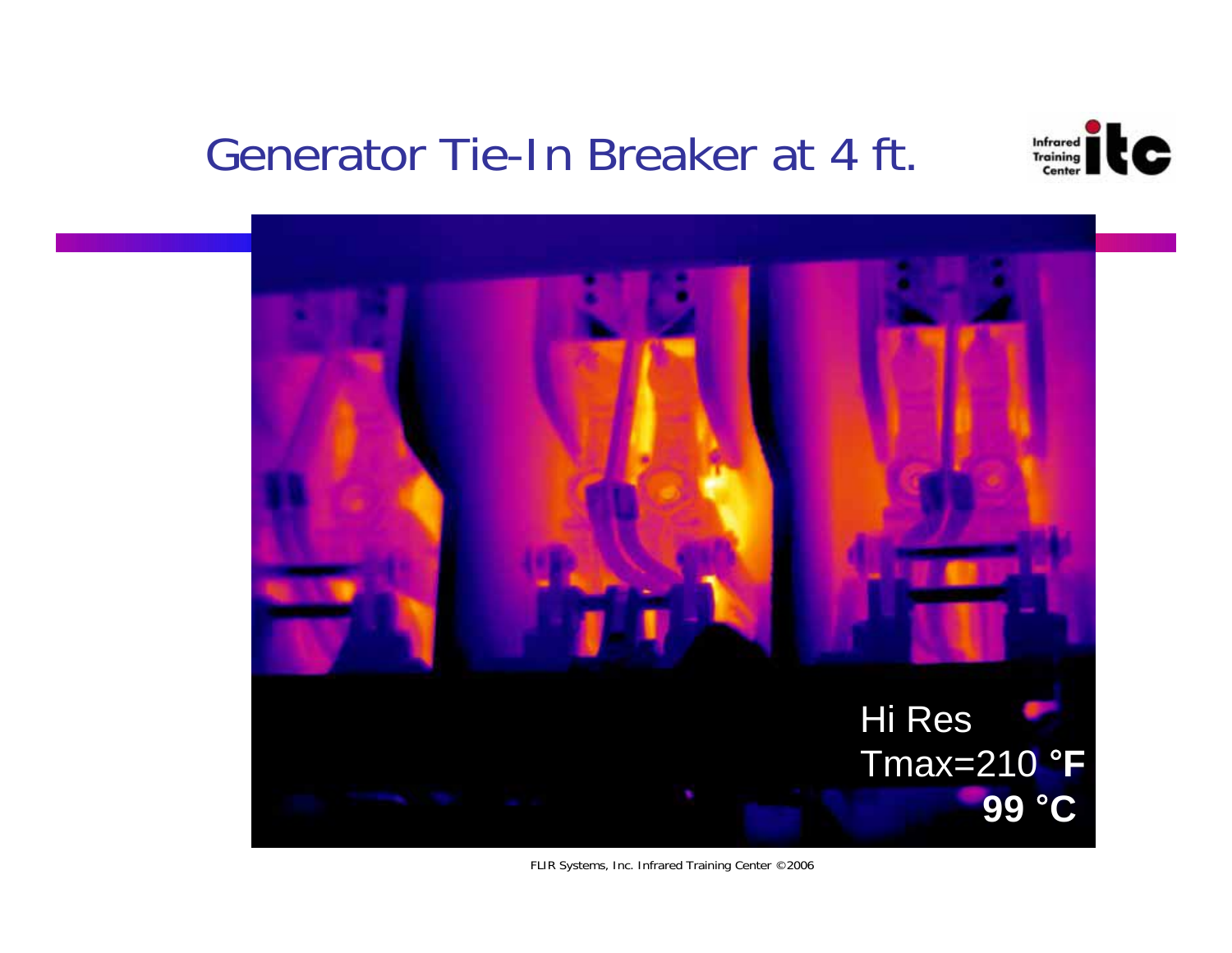

# Temperature Data

| 480V Generator Tie-In Breaker |                     |                   |                                |           |
|-------------------------------|---------------------|-------------------|--------------------------------|-----------|
| <b>IR</b>                     | <b>Temperatures</b> |                   |                                |           |
| <b>Camera</b>                 | T<br>max            | $\Delta T$        | $\Delta T$<br><b>Load Corr</b> | $\%$ Load |
| <b>Hi</b> Res                 | $210$ °F<br>99 °C   | 85<br>47          | 134<br>74                      | 75        |
| <b>Med Res</b>                | 198 °F<br>92 °C     | <b>72 F</b><br>40 | 113<br>63                      | 75        |
| <b>Lo Res</b>                 | 193 °F<br>89 °C     | 68<br>38          | 108<br>60                      | 75        |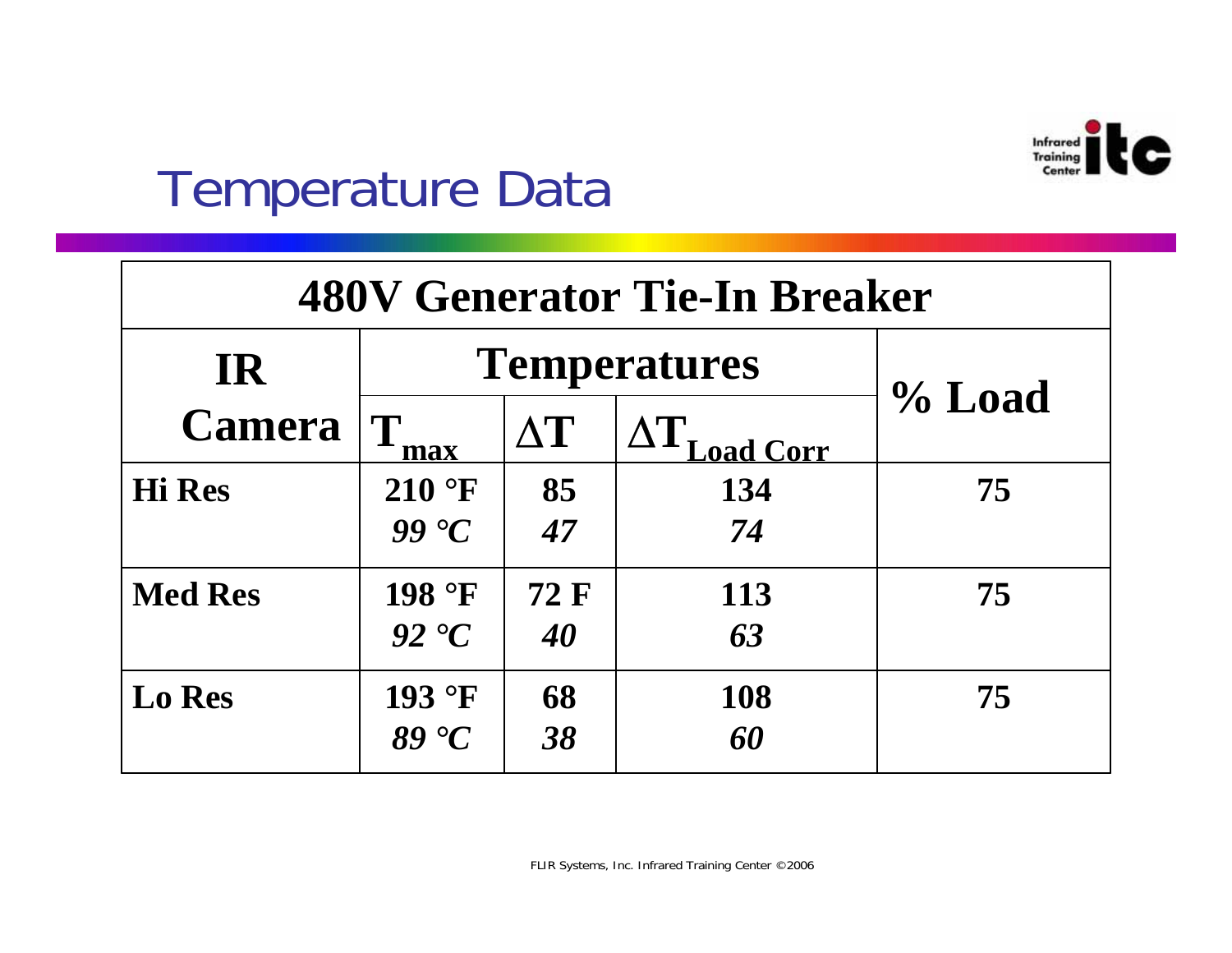

# We found the steam traps!

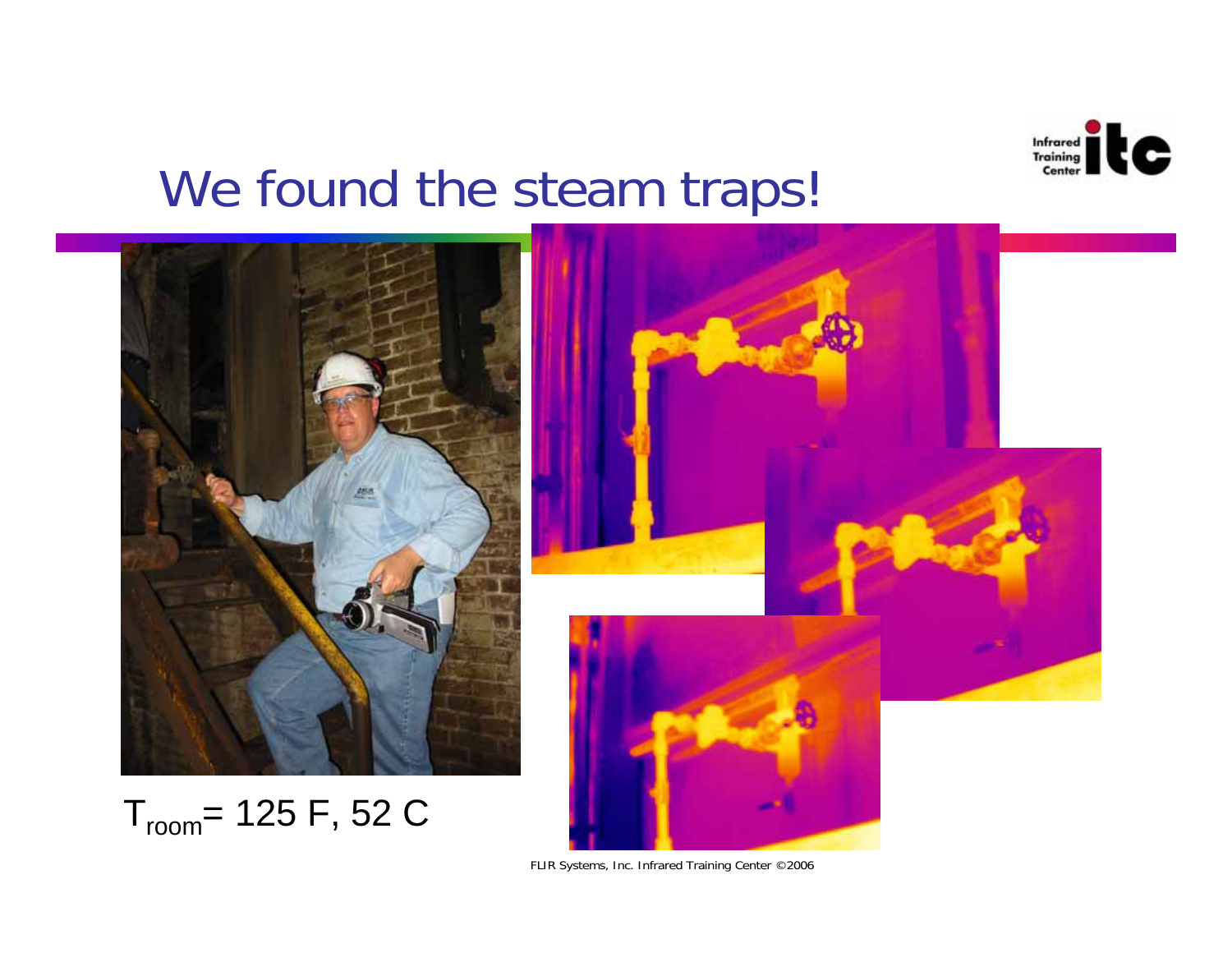

# Paper Mill Process

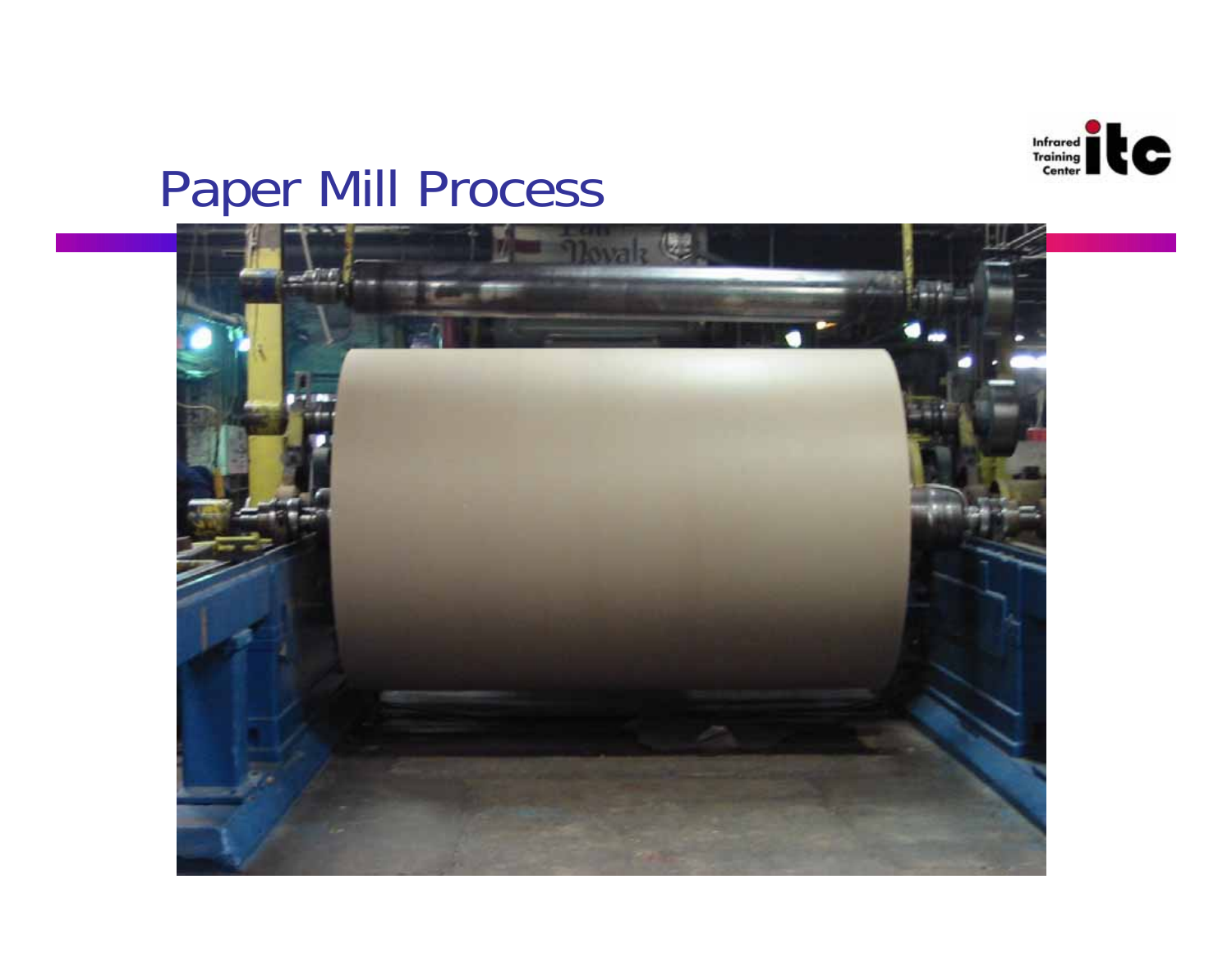# Paperboard Take-up Reel



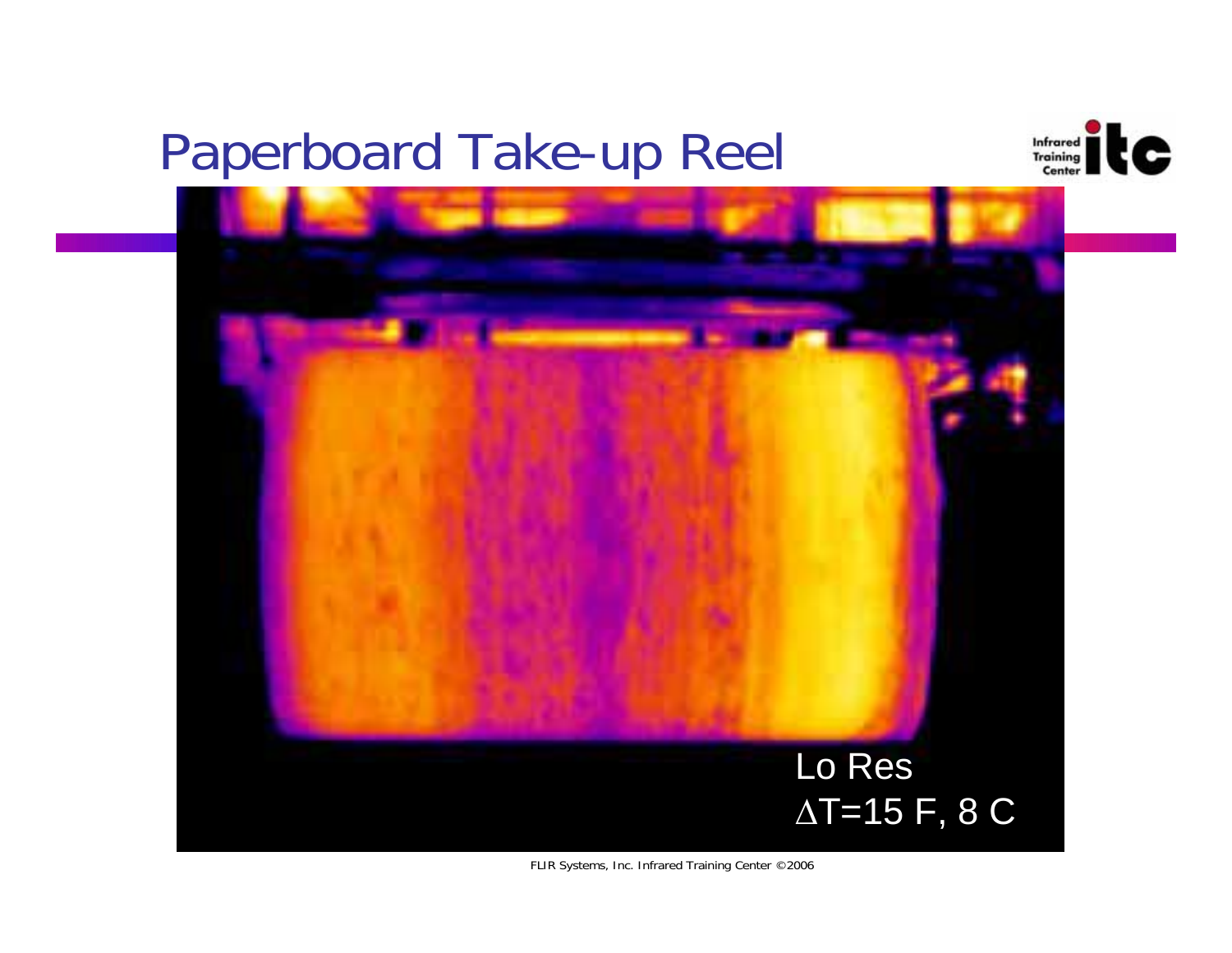# Paperboard Take-up Reel



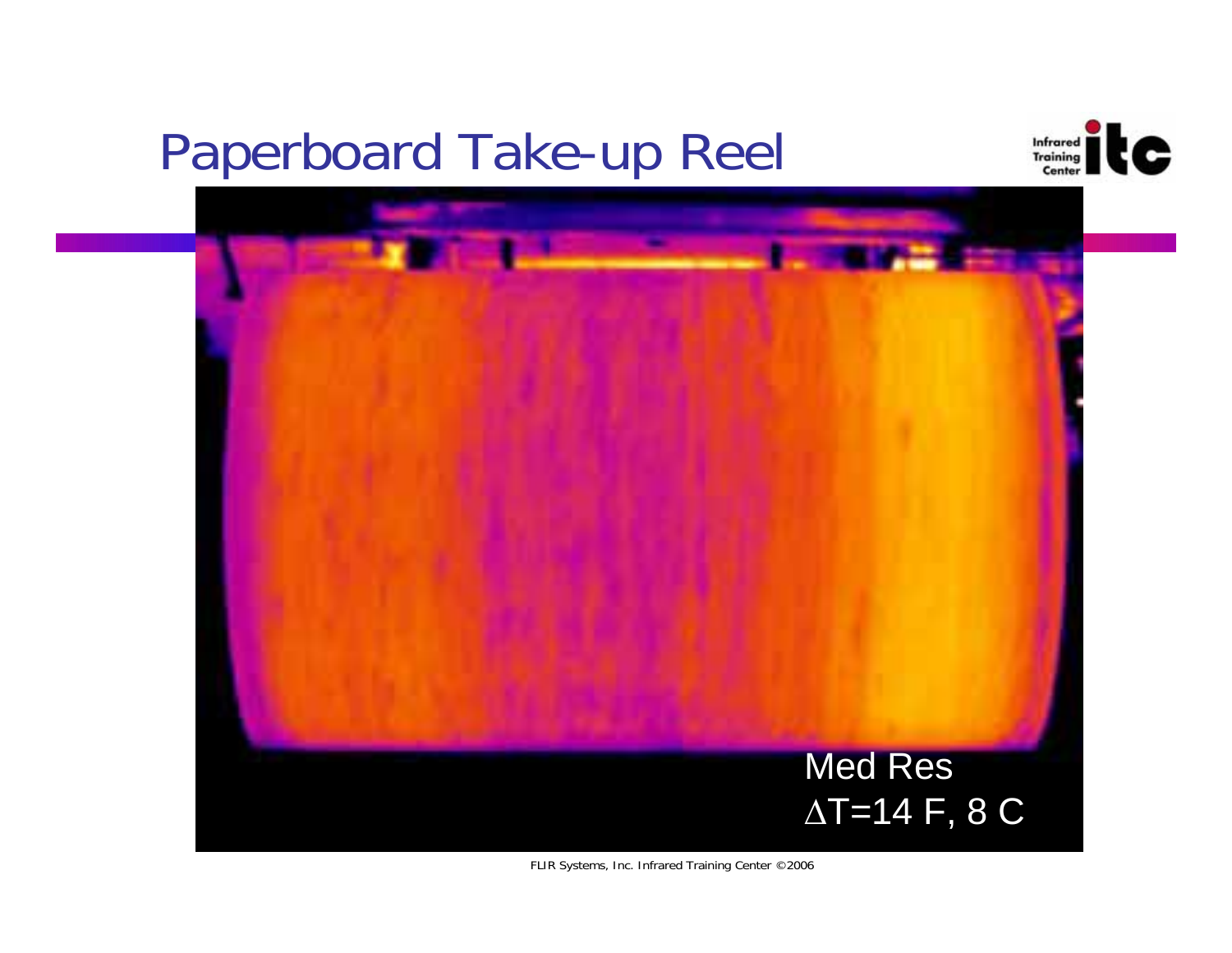# **Paperboard Take-up Reel**



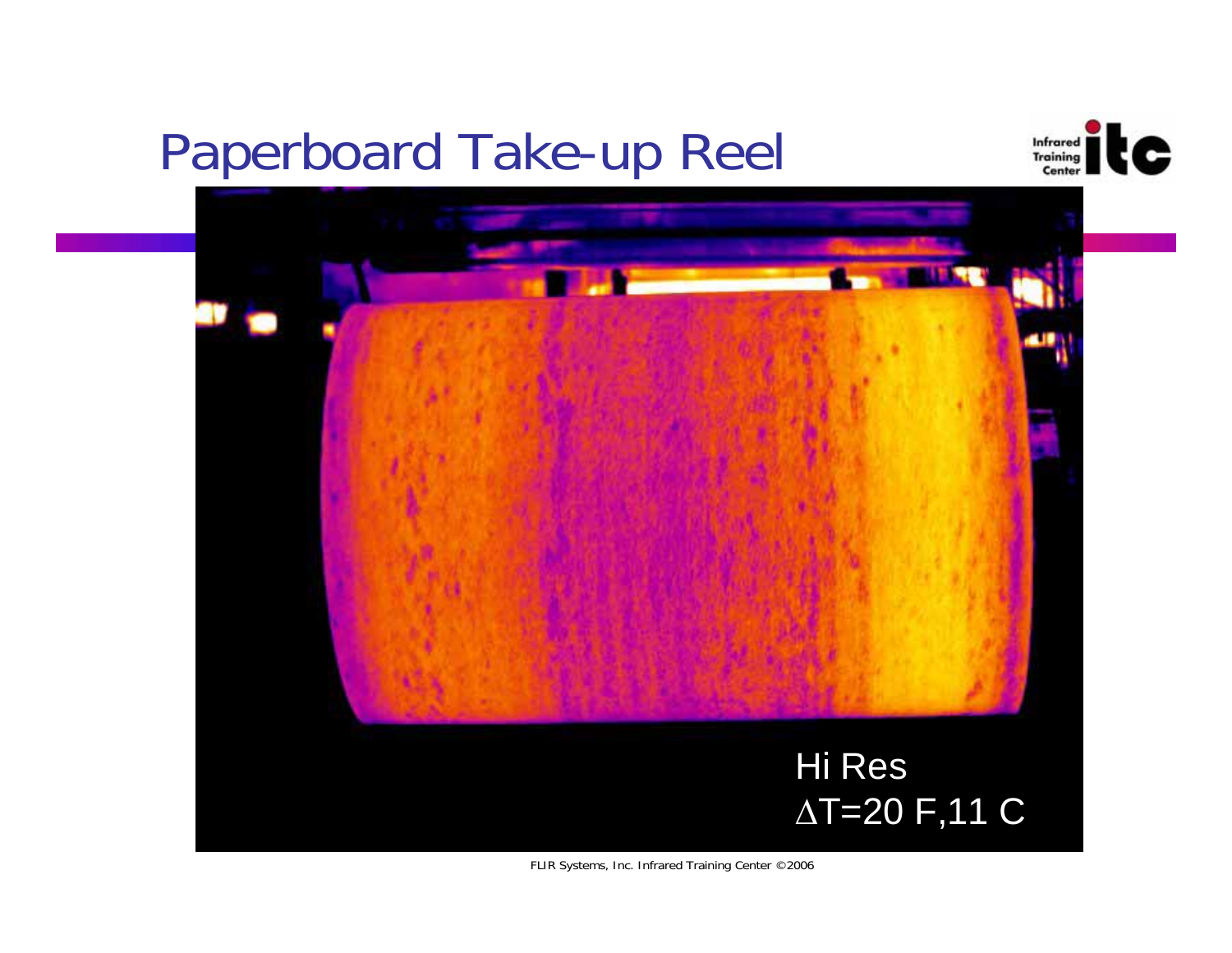# **Variation across reel**



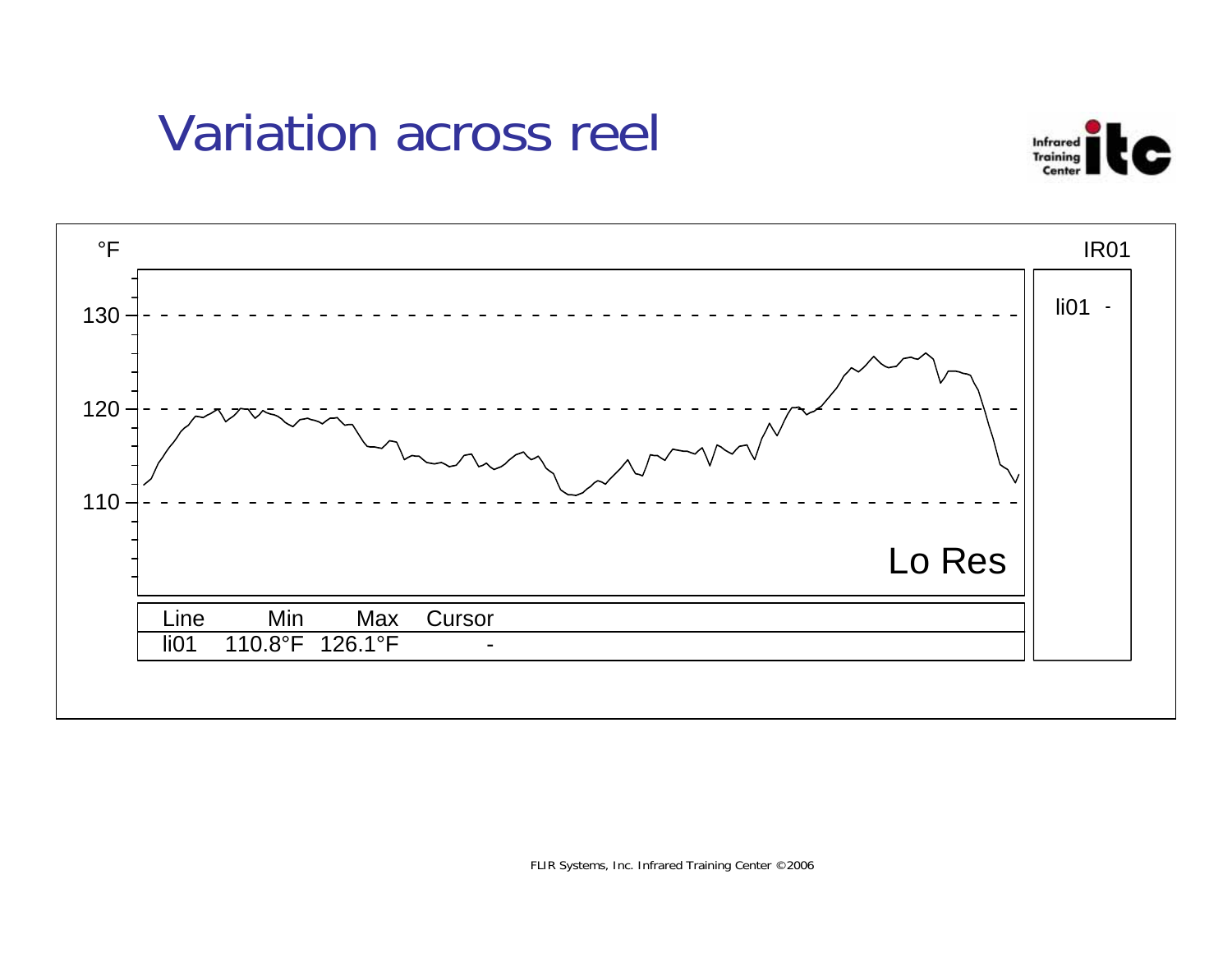# **Variation across reel**



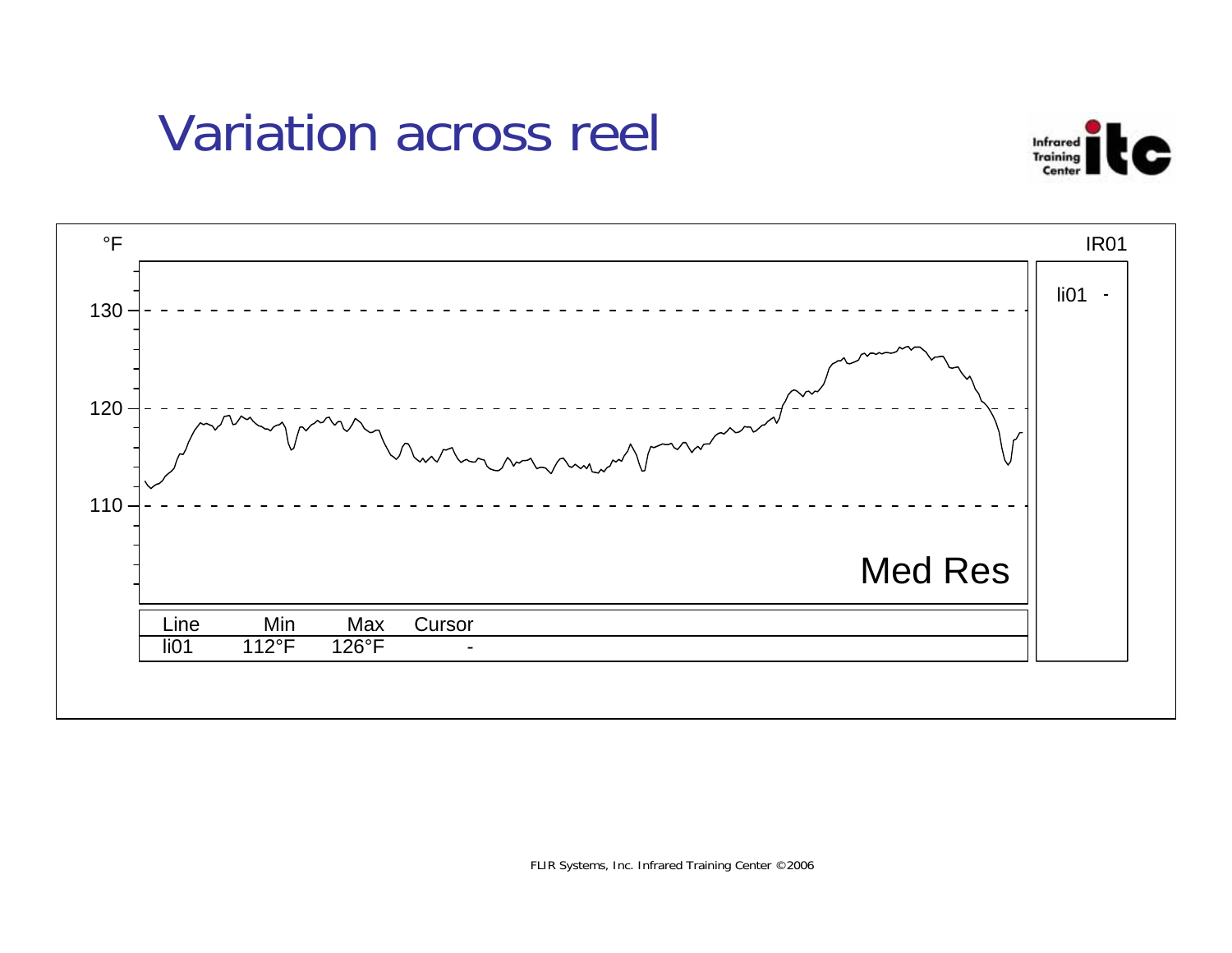# Variation across reel





Process diagnostics much improved with small detail now clearly visible.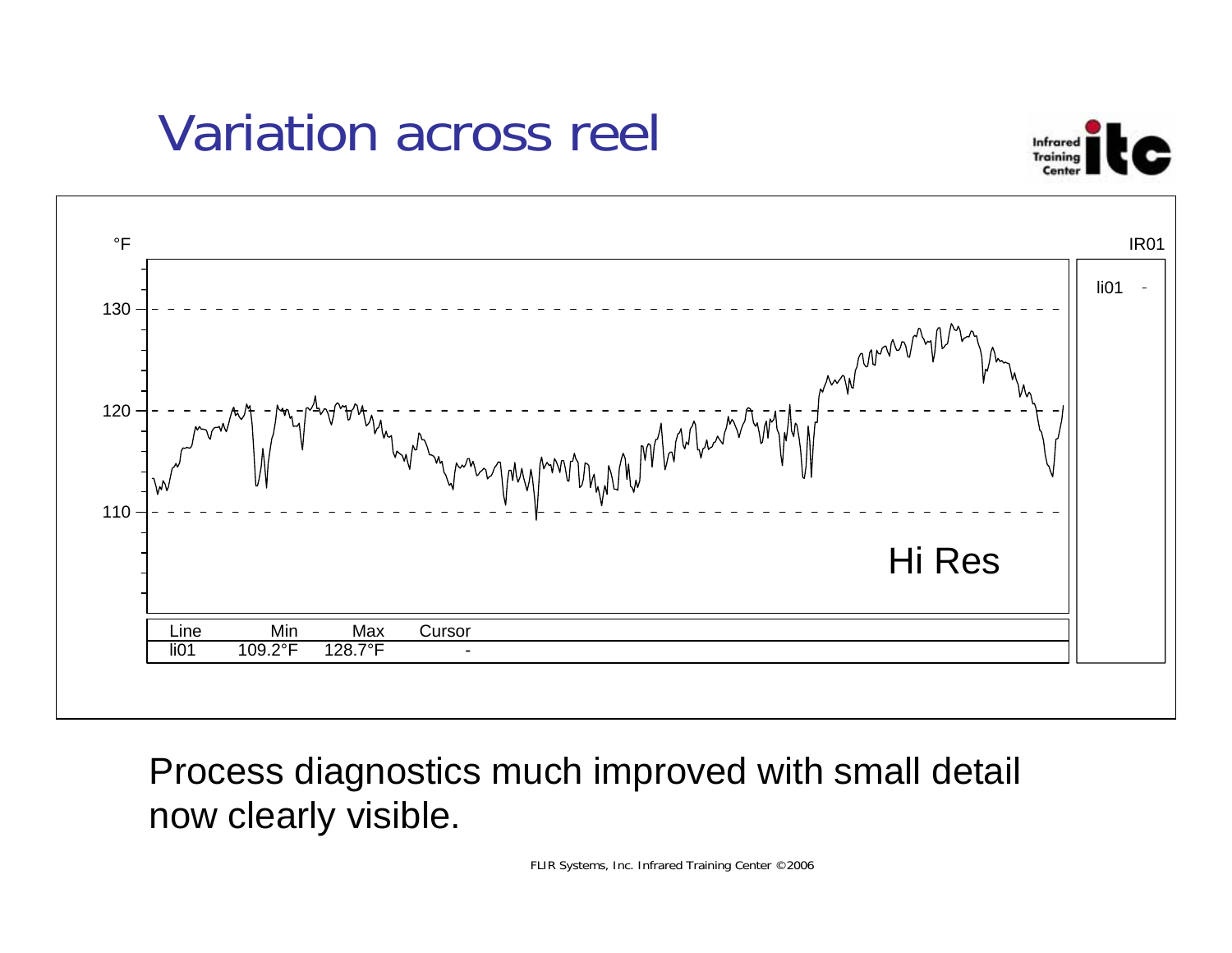### Examples of various IR camera resolutions from FLIR Systems, Inc.



| <b>FLIR IR Camera</b>    | <b>IR Array Size</b> | <b>Resolution</b>  |  |  |
|--------------------------|----------------------|--------------------|--|--|
| <b>Model</b>             |                      | <b>Description</b> |  |  |
| P640                     | 640X480              | Hi Res             |  |  |
| P65HS                    | 320X240              | <b>Med Res</b>     |  |  |
| <b>E65</b>               | 160X120              | Lo Res             |  |  |
| www.flirthermography.com |                      |                    |  |  |
|                          |                      |                    |  |  |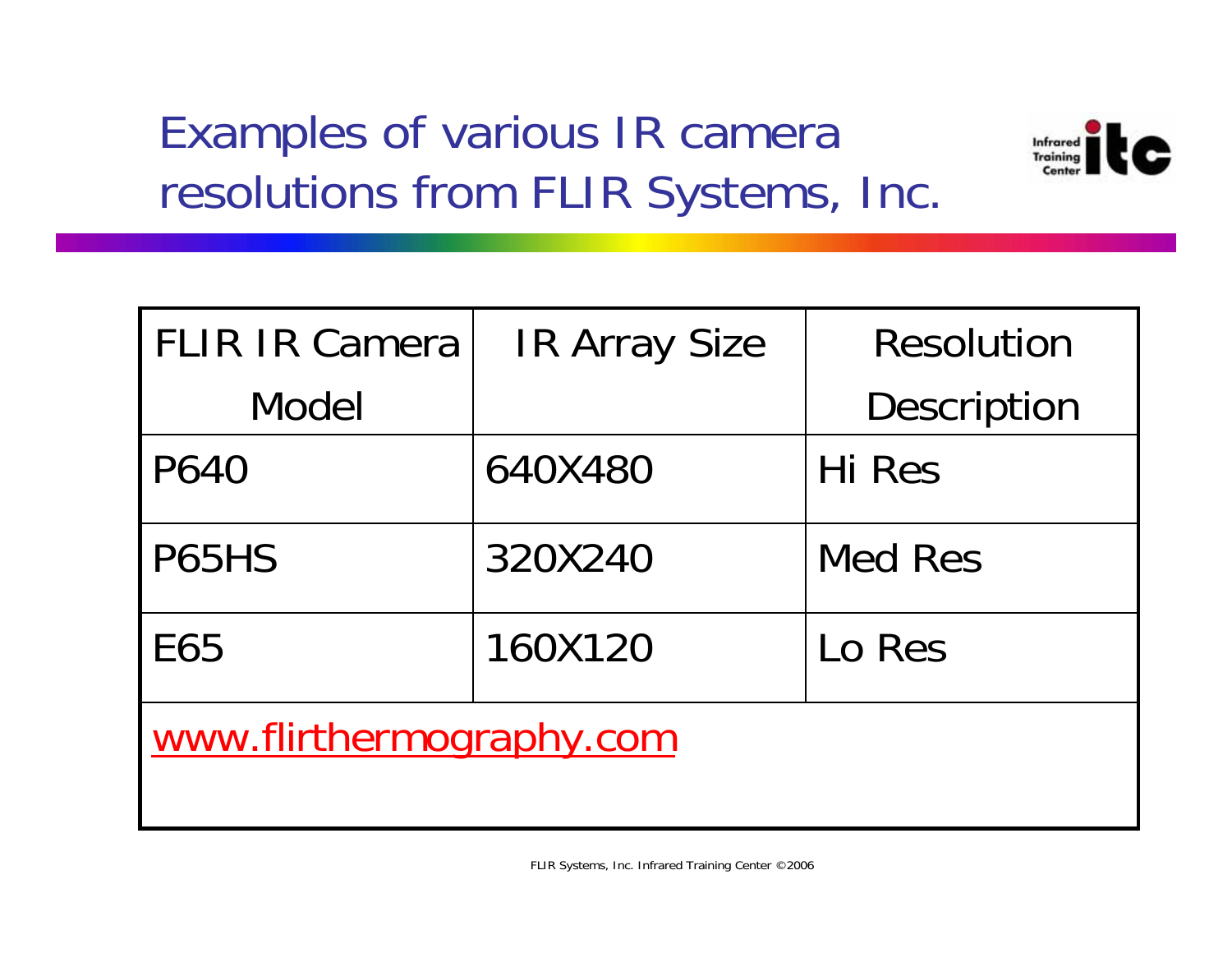

# **Summary**

- **Higher resolution means better ability to** spot small targets at larger distances
- **Higher resolution means better** measurement accuracy of small targets
- **Service Service Higher resolution means larger field of view** than ever before for spotting small targets
- **Take fewer images. Improve your survey** and reporting efficiency with a Hi Res IR Camera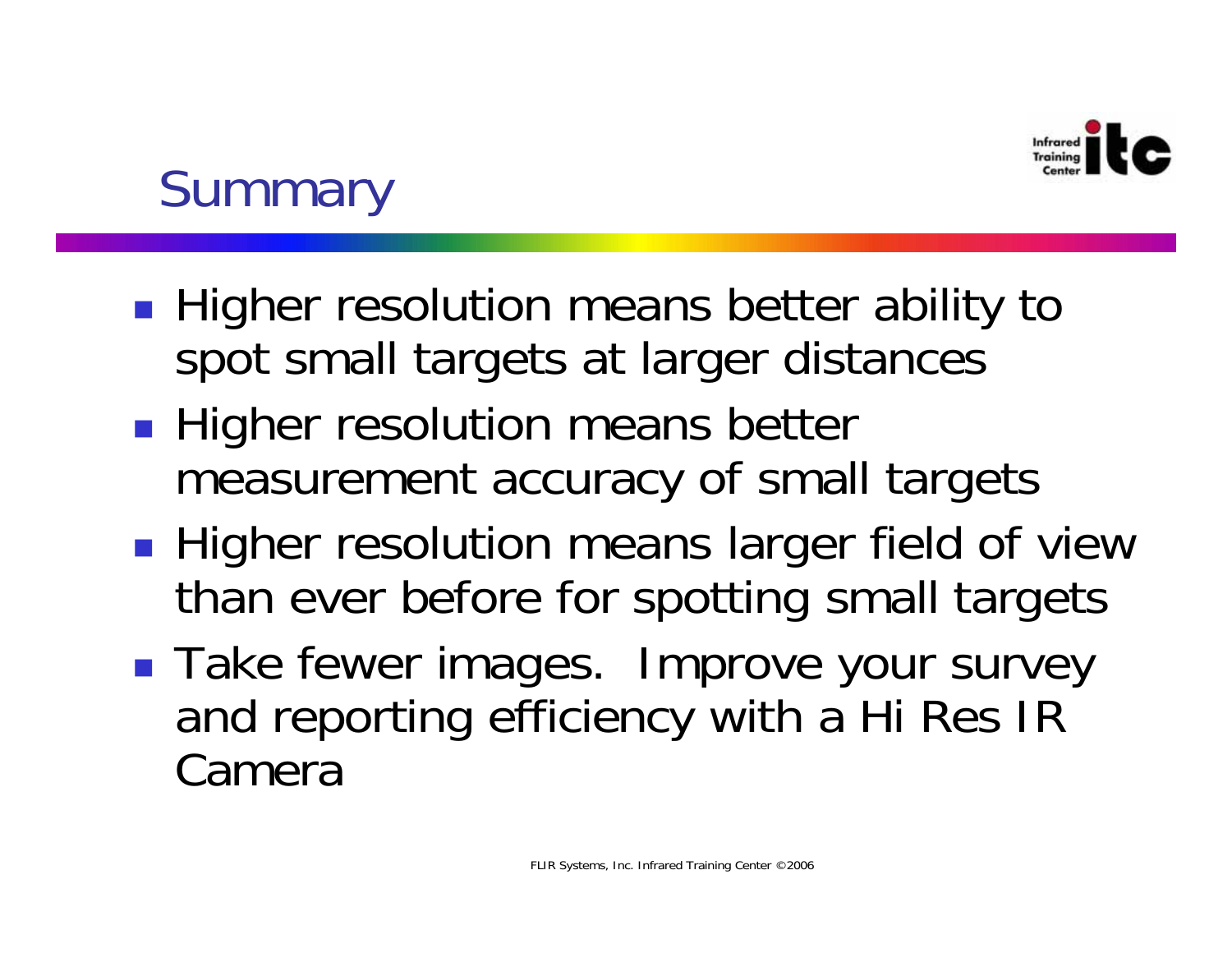

# **Summary**

- **Find more problems**
- **Find smaller problems**
- H Improve diagnoses with better image detail
- **Find problems you would otherwise miss** completely
- **Measure small targets with better accuracy**
- **Take fewer images**
- П Improve your survey and reporting efficiency with a Hi Res IR Camera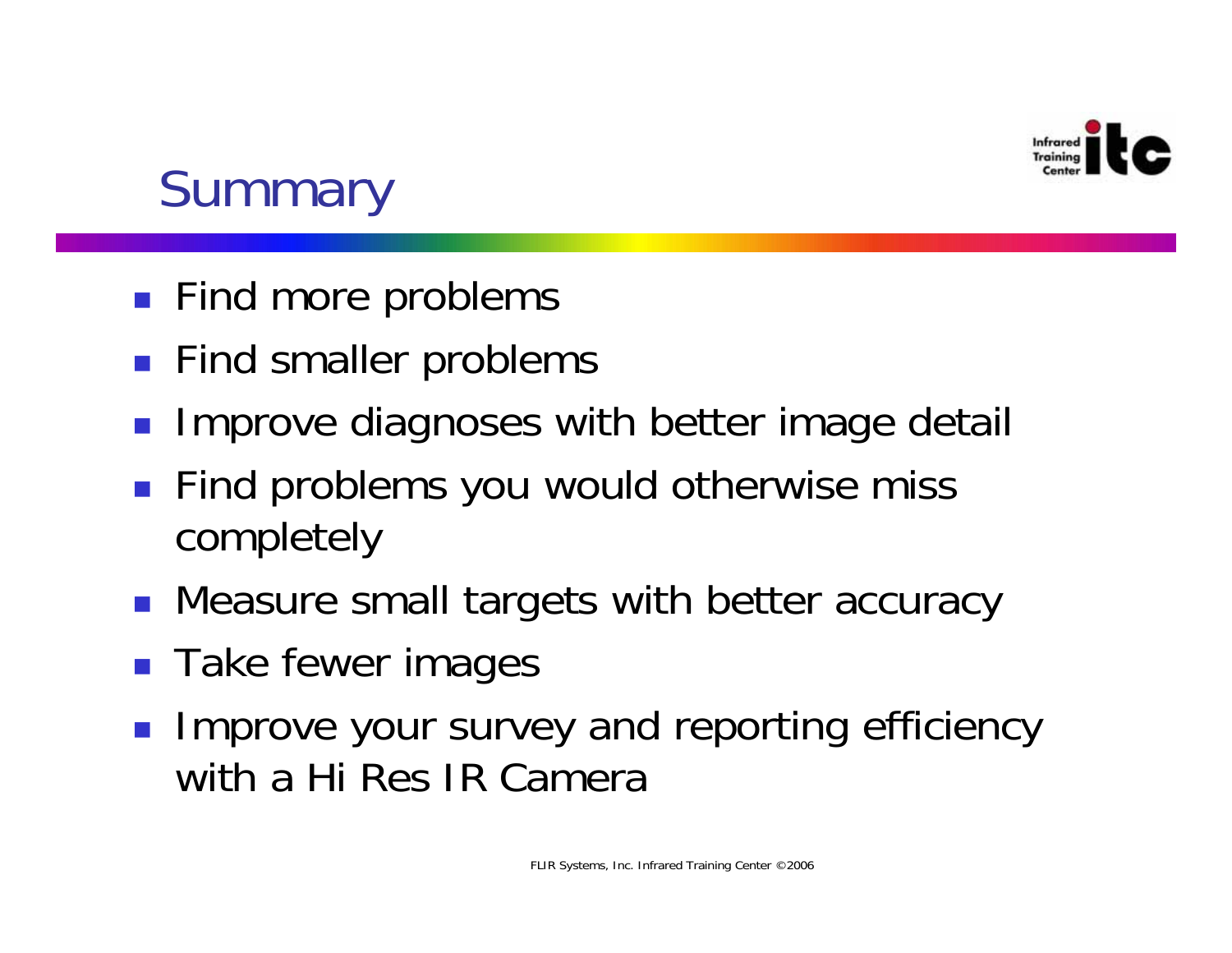

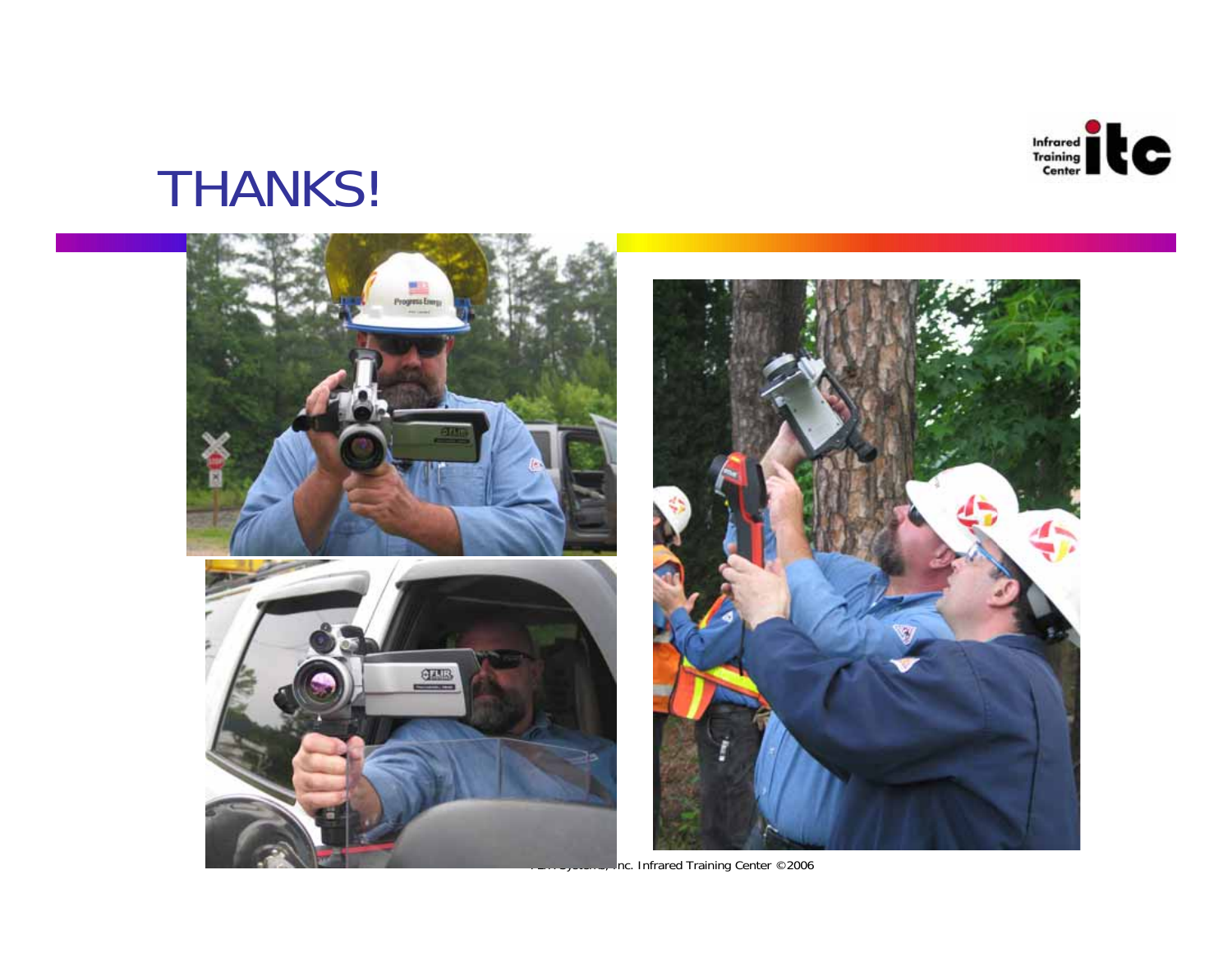

**Thanks, Ken Leonard and Donald Smith of** Progress Energy for going above and beyond the call of duty to help us get the pole and PMH images. Ken and his cothermographer, Donald, spent three days prior to our arrival to scope out possible problem targets. Then they spent two more days with us and a video crew shooting images.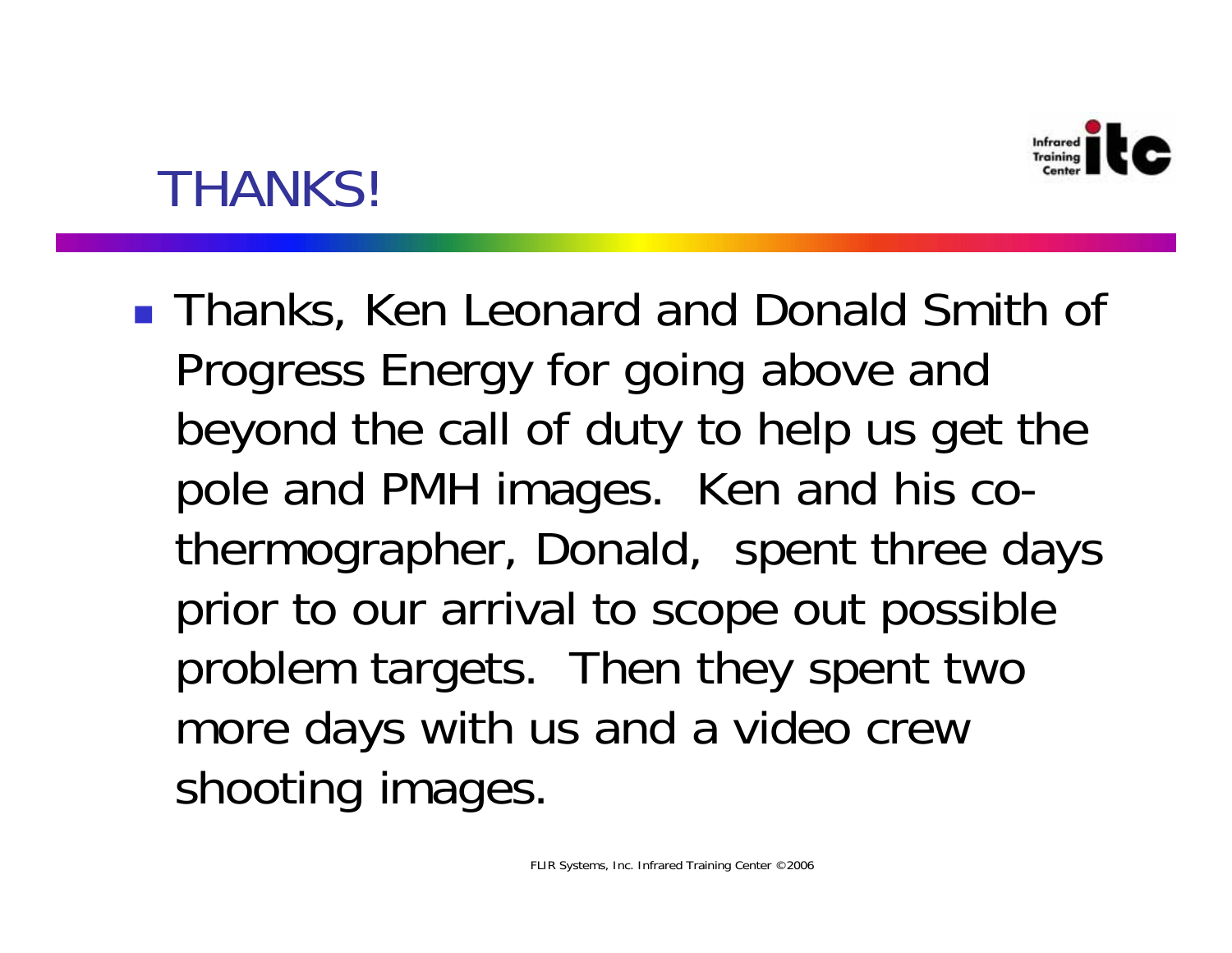

**Thanks, Carmine Luongo and Mark** Moriarty of National Grid for allowing us to enter a couple of substations on very short notice. We found the barber pole connections on the transformer, a critical problem, and sent a report to Mark right away. Now the lights will stay on in Lowell, MA.